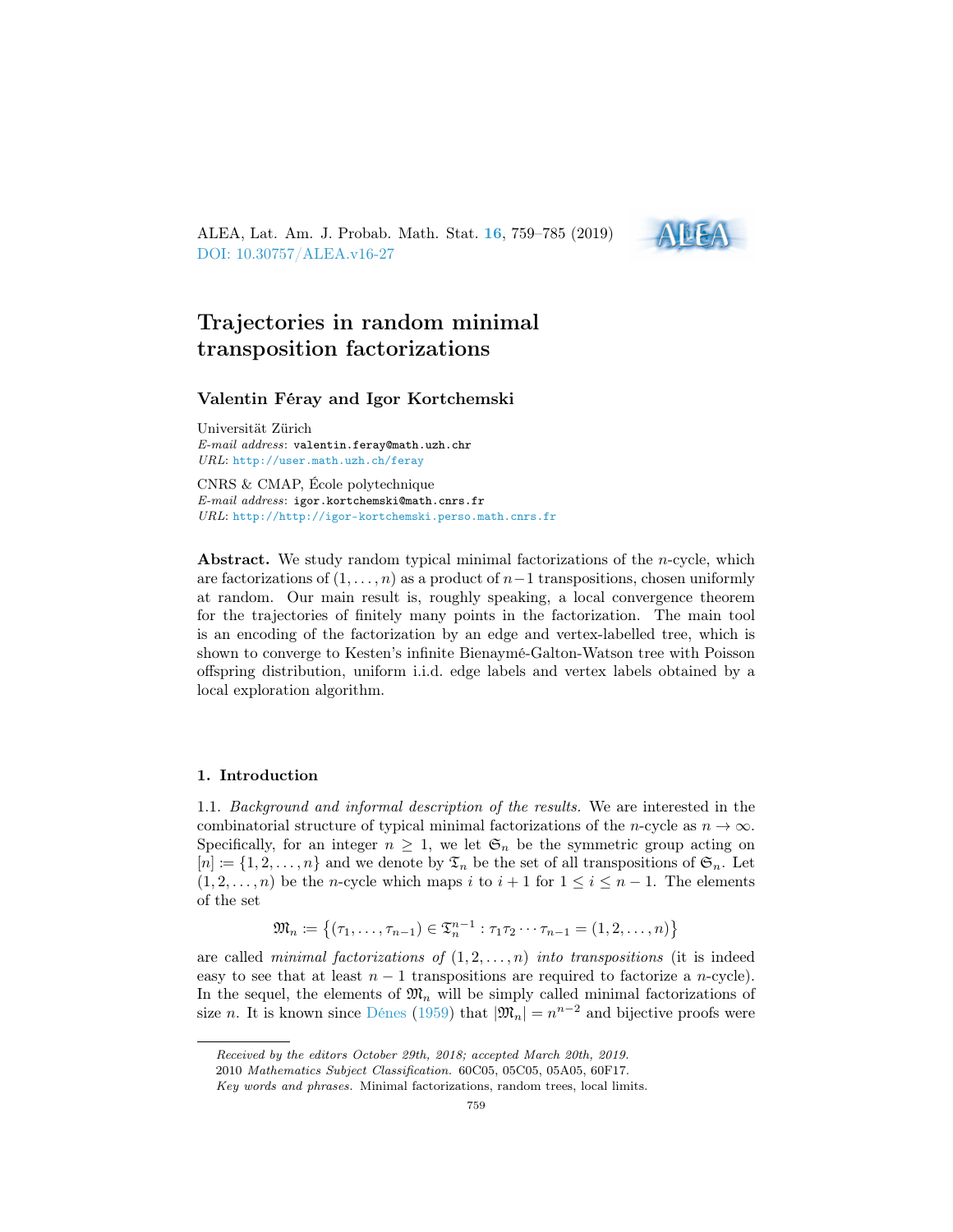

<span id="page-1-0"></span>FIGURE 1.1. Left: a simulation of the 60 trajectories  $(X_i^{(60)})_{-29\leq i\leq 30}$  of a uniform minimal factorization of the 60cycle. Right: a simulation of all the trajectories  $(X_i^{(500)})_{i \in \mathcal{I}_3^{(500)}}$ which cross the dashed rectangle  $[0, 500] \times [-3, 3]$ ; here  $\mathcal{I}_{3}^{(500)}$  =  $\{-7, -5, -4, -3, -2, -1, 0, 1, 2, 3\}.$ 

later given by [Moszkowski](#page-26-1) [\(1989\)](#page-26-1), [Goulden and Pepper](#page-26-2) [\(1993\)](#page-26-2), [Goulden and Yong](#page-26-3) [\(2002\)](#page-26-3).

This work is a companion paper of [Féray and Kortchemski](#page-26-4) [\(2018\)](#page-26-4) from the same authors: both papers investigate the asymptotic properties of a uniform random minimal factorization  $\mathscr{F}^{(n)}$  of n, but the questions of interest and the methods are in some sense orthogonal. One important motivation is the work of [Angel](#page-26-5) [et al.](#page-26-5) [\(2007\)](#page-26-5), who studied uniform random factorization of the reverse permutation by using only nearest-neighbor transpositions (where the reverse permutation  $\rho$  is defined by  $\rho(i) = n+i-1$  for  $1 \leq i \leq n$ , and such factorizations are usually referred to as sorting networks). Further motivation for studying minimal factorizations is given in [Féray and Kortchemski](#page-26-4) [\(2018,](#page-26-4) Section 1.1).

Throughout the paper, we write  $\mathscr{F}^{(n)} = (t_1^{(n)}, \ldots, t_{n-1}^{(n)})$  for a uniform random element in  $\mathfrak{M}_n$ . We may view  $\mathscr{F}^{(n)}$  as a random permutation-valued process starting at id<sub>n</sub> and ending at  $(1, 2, \ldots, n)$  by considering the partial products

$$
\bigl(t_1^{(n)}t_2^{(n)}\cdots t_k^{(n)}\bigr)_{1\leq k\leq n-1}.
$$

Since we view the partial products as a process indexed by  $k$ , the argument  $k$  will be referred to as the time. Each partial product acts on the space  $\{1,\ldots,n\}$ . The adjectives "global" and "local" below refer to the space.

In [Féray and Kortchemski](#page-26-4) [\(2018\)](#page-26-4), we considered the global geometry of these partial products and described the one dimensional marginals of this process, i.e., the various possible limiting behaviour for the partial product taken at time  $K_n$ (with  $K_n$  tending to  $+\infty$ ), depending on the behavior of  $K_n/\sqrt{n}$  as  $n \to \infty$ .

In this paper we are interested in some local properties, namely in the trajectories of a given element  $i$  (and a fixed number of neighbouring elements) when applying successively the transpositions  $t_k^{(n)}$  $\binom{n}{k}$   $(1 \leq k \leq n-1)$ . We prove in Theorem [1.1](#page-2-0) below that these trajectories converge to some random integer-valued step function, after some renormalization in time, but *without* any renormalization in space. Some combinatorial consequences of this result are also discussed.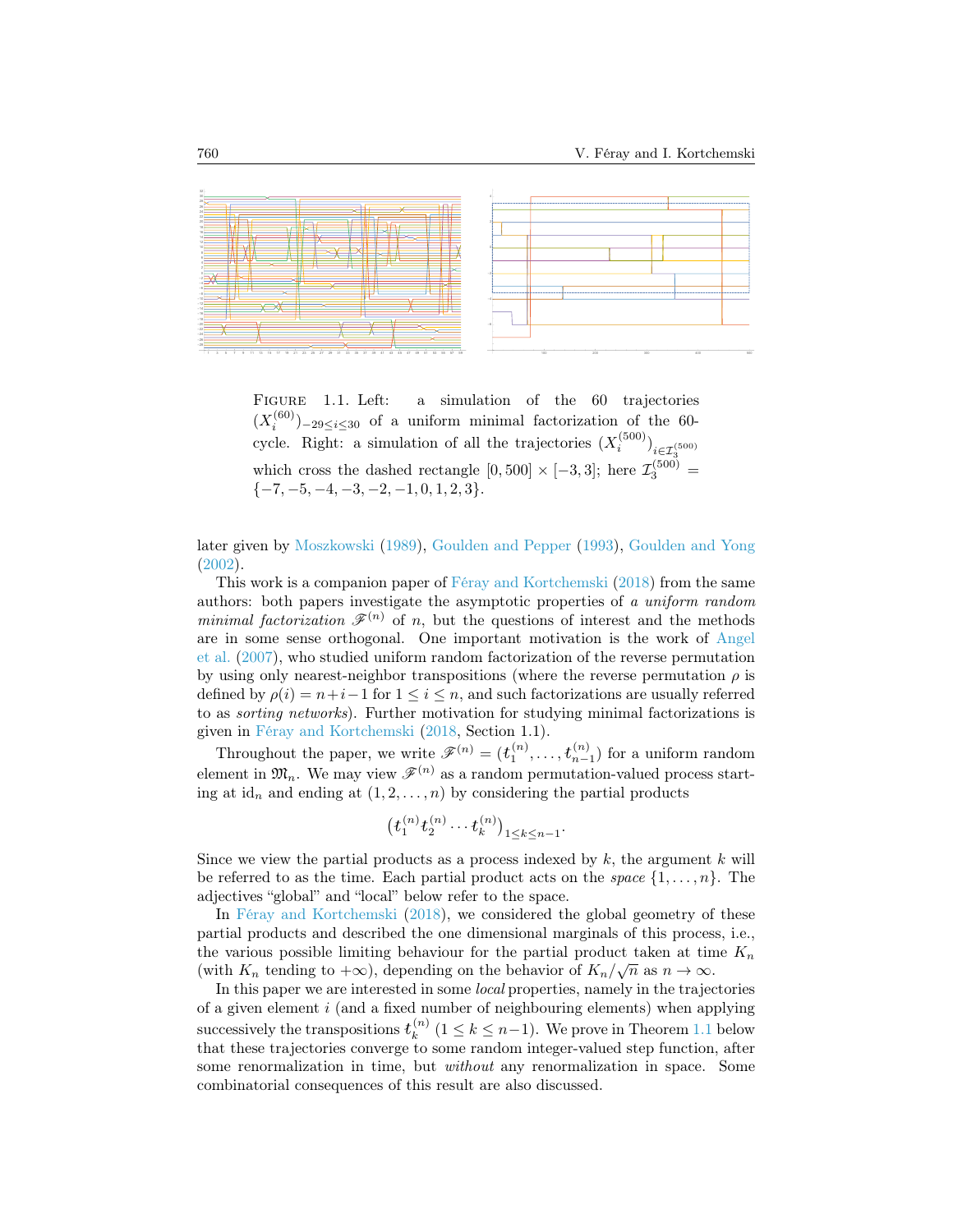This global/local opposition between [Féray and Kortchemski](#page-26-4) [\(2018\)](#page-26-4) and the current paper is also reflected in the tools that we use. In [Féray and Kortchemski](#page-26-4) [\(2018\)](#page-26-4), the main tool is to code the random permutation obtained by the partial product taken at a fixed time by a bitype biconditioned Bienaymé–Galton–Watson tree and to study its scaling limits. Here, we code the whole minimal factorization by a random tree, and study its local limit.

This discrete limit behaviour of the trajectories is in contrast with the model of random sorting networks introduced by [Angel et al.](#page-26-5) [\(2007\)](#page-26-5): in the latter case, the limiting trajectories are random sine curves, as was conjectured by [Angel et al.](#page-26-5) [\(2007\)](#page-26-5) and recently proved by [Dauvergne](#page-26-6) [\(2018\)](#page-26-6); see also [Angel et al.](#page-25-0) [\(2019\)](#page-25-0); [Gorin](#page-26-7) [and Rahman](#page-26-7)  $(2019+)$  for some local limit results with no space renormalization and a different time-renormalization.

Convention: we shall always multiply permutations from left to right, that is  $\tau_1 \ldots \tau_{n-1}$  is the permutation obtained by first applying  $\tau_1$  then  $\tau_2$ , and so on (we warn the reader that this is opposite to the standard convention for compositions of functions).

1.2. Main result: local convergence of the trajectories. In order to "zoom-in" around a neighborhood of 1, it is convenient to work with the  $n$ -cycle

$$
(-\lfloor (n-1)/2 \rfloor, \ldots, 0, 1, \ldots, \lfloor n/2 \rfloor).
$$

To this end, for every integer  $1 \le a \le n-1$ , we set  $\tilde{a} = a$  if  $a \le n/2$  and  $\widetilde{a} = i - n$  otherwise. If  $\tau = (a, b) \in \mathfrak{S}_n$ , we set  $\widetilde{\tau} = (\widetilde{a}, b)$ . Finally, we set  $\widetilde{\tau} = (\widetilde{a}, b)$ .  $\widetilde{\mathscr{F}}^{(n)} = (\widetilde{t}_1^{(n)}, \ldots, \widetilde{t}_{n-1}^{(n)}).$  Now, for  $|i| \leq n/2$ , we define the *trajectory*  $X_i^{(n)}$  of *i* in  $\widetilde{\mathscr{F}}^{(n)}$  by  $X_i^{(n)}(0) = i$  and

<span id="page-2-1"></span>
$$
X_i^{(n)}(k) = \tilde{t}_1^{(n)} \tilde{t}_2^{(n)} \cdots \tilde{t}_k^{(n)}(i), \qquad 1 \le k \le n - 1,
$$
 (1.1)

We also set  $X_i^{(n)}(n) = X_i^{(n)}(n-1)$ . See the left part of Fig. [1.1](#page-1-0) for an illustration.

For every  $A \geq 1$ , denote by  $\mathcal{I}_A^{(n)}$  the indices of all the trajectories of  $\widetilde{\mathscr{F}}^{(n)}$  that enter in the rectangle  $[0, n] \times [-A, A]$ ; formally,

$$
\mathcal{I}_A^{(n)} = \{ |i| \le n/2 : \text{there exists } 0 \le k \le n - 1, |X_i^{(n)}(k)| \le A \}.
$$

We will consider the vector of trajectories of all i in  $\mathcal{I}_A^{(n)}$ . Since this is a random set, let us clarify the underlying topology first.

We denote by  $\mathbb{D}([0,1])$  the set of all real-valued left-continuous functions with right-hand limits (càdlàg functions for short) on  $[0, 1]$ , equipped with Skorokhod  $J_1$ topology (see [Jacod and Shiryaev,](#page-26-8) [2003,](#page-26-8) Chap VI for background, but topologies should not be an issue since we will only work with step functions). For fixed  $I \subset \mathbb{Z}$ ,  $|I| < \infty$ , we equip  $\mathbb{D}([0,1])^I$  with the product topology. We shall work in the space

$$
\biguplus_{I \subset \mathbb{Z}, \ |I| < \infty} \mathbb{D}([0,1])^I,
$$

which is the disjoint union of these topologies, that is  $(f_i^{(n)})_{i \in I^{(n)}}$  tends to  $(f_i)_{i \in I}$ if and only if  $I^{(n)} = I$  for n large enough and  $f_i^{(n)}$  tends to  $f_i$  in the Skorohod topology for every  $i$  in  $I$ .

<span id="page-2-0"></span>We show that the trajectories of  $\widetilde{\mathscr{F}}^{(n)}$  converge locally in distribution as  $n \to \infty$ in the following sense.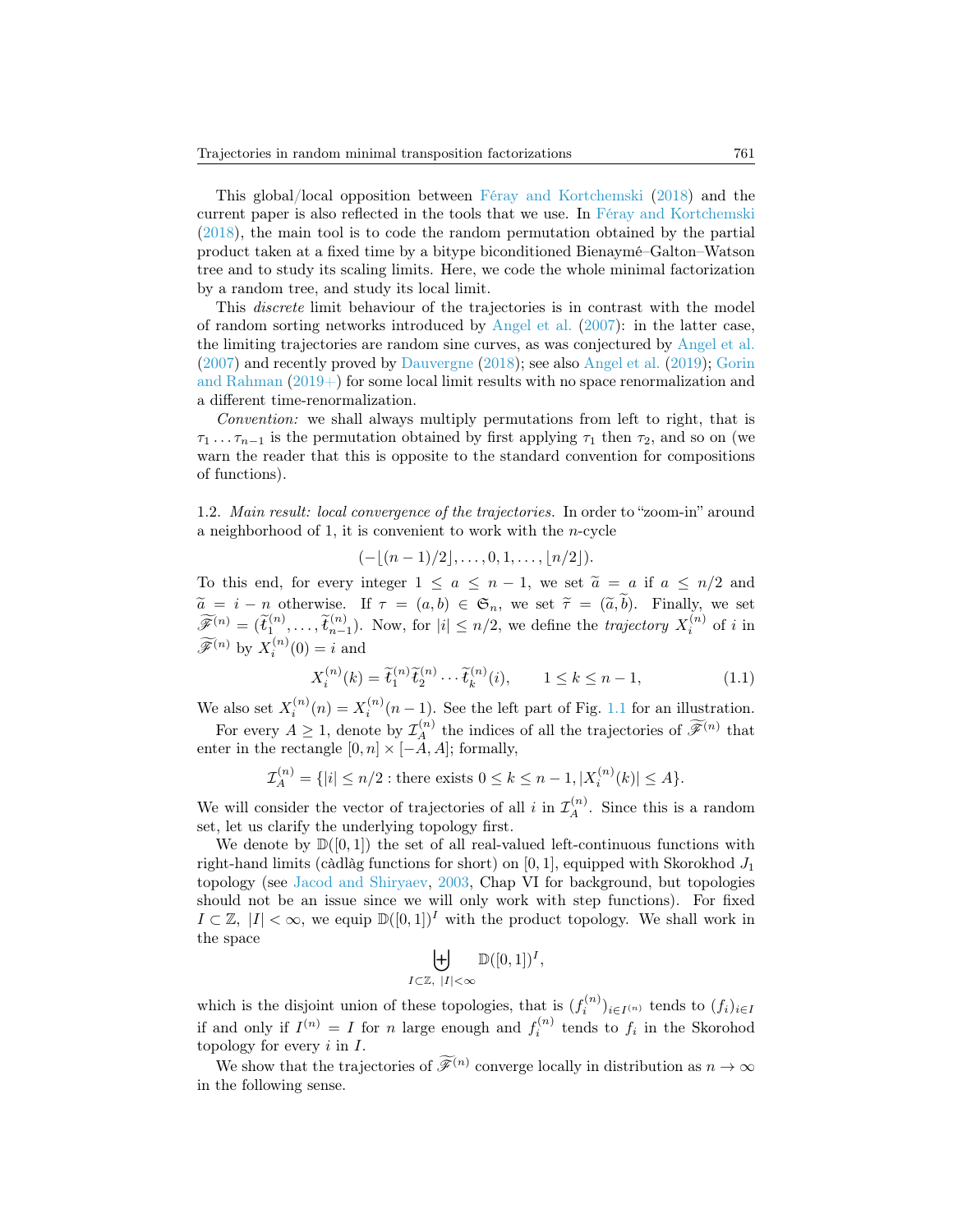

<span id="page-3-0"></span>FIGURE 1.2. The tree  $\widetilde{F}_n$ )  $Tree(F_n)$  associ-<br>factorization  $\widetilde{F_n}$  = ated with the minimal factorization  $F_n$  =  $((-1,-2) (5,-4) (1,5) (2,3) (1,-2) (2,5) (-3,-2) (4,5) (1,0))$ of  $(-4, \ldots, 0, 1, \ldots, 5)$ .

**Theorem 1.1.** There is a family  $(X_i)_{i\in\mathbb{Z}}$  of integer-valued step functions on [0, 1] such that the following holds for every  $A \geq 1$ . Let  $\mathcal{I}_A$  denote the indices of all the trajectories  $(X_i)_{i\in\mathbb{Z}}$  that enter the rectangle  $[0, n] \times [-A, A]$ . Then  $\# \mathcal{I}_A < \infty$  almost surely and the convergence

$$
\left(X_i^{(n)}(\lfloor nt\rfloor) : 0 \le t \le 1\right)_{i \in \mathcal{I}_A^{(n)}} \xrightarrow[n \to \infty]{} (X_i)_{i \in \mathcal{I}_A}
$$

holds in distribution.

This theorem is illustrated by the right image in Fig. [1.1,](#page-1-0) where we see the local nature of the trajectories for a large value of n.

Let us briefly explain the strategy to establish Theorem [1.1.](#page-2-0) The first step is to code  $\widetilde{\mathscr{F}}^{(n)}$  by an edge and vertex labelled tree  $\text{Tree}(\widetilde{\mathscr{F}}^{(n)})$  with vertex set  ${-\lfloor (n-1)/2\rfloor, \ldots, 0, 1, \ldots, \lfloor n/2\rfloor}$  and edge set  $\{\widetilde{t}_1^{(n)}, \ldots, \widetilde{t}_{n-1}^{(n)}\}$  (each transposition is seen as a 2-element set). Furthermore, the edge  $\tilde{t}_i^{(n)}$  gets label i, and the tree is pointed at vertex with label 1 (see Fig. [1.2](#page-3-0) for an example). Then, roughly speaking, the tree obtained by forgetting the vertex labels is simply a Bienaymé– Galton–Watson (BGW) tree with Poisson(1) offspring distribution with a uniform order on the edges (Section [2.2\)](#page-9-0). Its local limit is therefore simply described in terms of Kesten's infinite random BGW tree (Proposition [2.4\)](#page-10-0). We then prove that the vertex labels can be reconstructed by using a local labelling algorithm (as explained in Section [2.3\)](#page-11-0). Therefore, the edge and vertex labelled tree  $\text{Tree}(\widetilde{\mathscr{F}}^{(n)})$  converges in the local sense to a tree obtained by applying this local labelling algorithm to Kesten's tree. The convergence of trajectories follows as a consequence.

1.3. Combinatorial consequences. Our approach, based on an explicit relabelling algorithm, also allows us to obtain limit theorems for various "local" statistics of  $\widetilde{\mathscr{F}}^{(n)}$ . In this direction, let  $\widetilde{\mathbb{T}}_i^{(n)} = \{1 \leq j \leq n-1 : i \in \widetilde{t}_j^{(n)}\}$  be the set of indices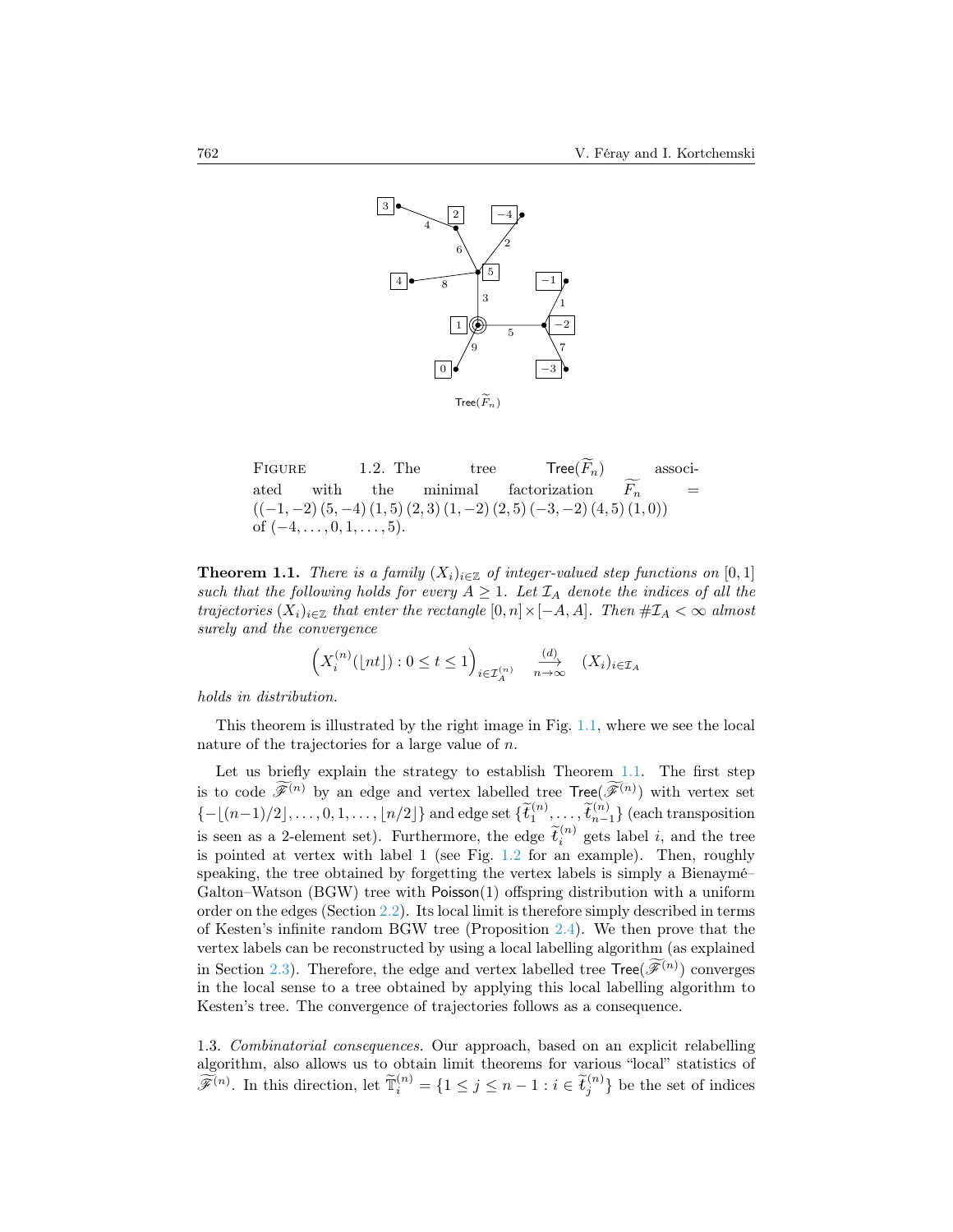of all transpositions moving  $i \in \mathbb{Z}$  (transpositions are here again identified with two-element sets), and let  $\widetilde{\mathbb{M}}_i^{(n)}$  be the set  $\{1 \leq j \leq n-1 : \widetilde{t}_1^{(n)} \cdots \widetilde{t}_{j-1}^{(n)}(i) \neq \widetilde{\mathbb{M}}_i^{(n)}\}$  $\widetilde{t}_1^{(n)} \cdots \widetilde{t}_j^{(n)}(i)$  of indices of all transpositions that affect the trajectory of  $i \in \mathbb{Z}$ . The following results will be deduced from Theorem [1.1](#page-2-0) and from the construction of the limiting trajectories.

<span id="page-4-0"></span>Corollary 1.2. With the above notation, the following assertions hold.

- (i) For every  $k \geq 1$ ,  $(\# \widetilde{\mathbb{T}}_i^{(n)}, \# \widetilde{\mathbb{M}}_i^{(n)})_{|i| \leq k}$  converges in distribution to a random vector whose one dimensional marginal distributions are  $1+$ Poisson $(1)$ random variables;
- (ii) As  $n \to \infty$ ,  $\mathbb{P}(X_1^{(n)}(k) \geq 1$  for every  $0 \leq k \leq n-1) \to 1-1/e$ ;
- (iii)  $As\ n \to \infty$ ,  $(\#\widetilde{\mathbb{T}}_1^{(n)}, \#\widetilde{\mathbb{M}}_1^{(n)})$  converges in distribution to a vector of two independent  $1 + Poisson(1)$  random variables.
- (iv) For every  $i, j \geq 1$ :

$$
\mathbb{P}\left(\#\widetilde{\mathbb{T}}_1^{(n)}=i,\#\widetilde{\mathbb{T}}_2^{(n)}=j\right) \xrightarrow[n\to\infty]{} e^{-2}\left(\frac{i+j-2}{(i+j-1)!}+\frac{i+j-1}{i!j!}-\frac{i+j-1}{(i+j)!}\right).
$$

The event/statistics considered in items (ii), (iii) and (iv) above are somewhat arbitrary, the purpose is to show on specific examples how our construction allows the explicit computation of some limiting probabilities. More generally, the proof of Corollary [1.2](#page-4-0) gives a means to determine the law of the limiting random vector in (i). The computation becomes however quickly cumbersome.

As for the results, it is quite surprising that  $\# \widetilde{T}_1^{(n)}$  and  $\# \widetilde{M}_1^{(n)}$  are asymptotically independent. We do not have a simple explanation of this fact, especially since the random sets  $\tilde{\mathbb{T}}_1^{(n)}$  and  $\tilde{\mathbb{M}}_1^{(n)}$  are not asymptotically independent (in particular, their smallest element is the same). Also note that  $\# \widetilde{T}_1^{(n)}$  and  $\# \widetilde{M}_1^{(n)}$  are not independent for fixed  $n$ , even though the fact that they have the same distribution stems from a symmetry property, see Theorem [1.3](#page-4-1) below. A conjecture on the joint distribution of  $(\#\widetilde{\mathbb{T}}_1^{(n)}, \#\widetilde{\mathbb{M}}_1^{(n)})$  at fixed *n* is given at the end of the introduction (Conjecture [1.4\)](#page-5-0). Finally, we have not recognized any standard bivariate distribution for the limiting probability distribution in (iv).

1.4. Symmetries. Finally, we are interested in symmetry properties that are satisfied by  $\mathscr{F}^{(n)}$ . Indeed, some of these symmetries are not visible in the limiting object, and may therefore help to compute limiting distributions. As a concrete example, the limiting Poisson distribution for  $\# \widetilde{\mathbb{M}}_i^{(n)}$  given in Corollary [1.2\(](#page-4-0)i) is proved as a consequence of an equidistribution result for  $\#\widetilde{\mathbb{M}}_i^{(n)}$  and  $\#\widetilde{\mathbb{T}}_i^{(n)}$  for fixed n.

<span id="page-4-1"></span>Our result is the following distributional identity (for convenience, we state it with the objects  $\mathbb{T}^{(n)}$ ,  $\mathbb{M}^{(n)}$  defined exactly as  $\widetilde{\mathbb{T}}^{(n)}$ ,  $\widetilde{\mathbb{M}}^{(n)}$  when replacing  $\widetilde{\mathscr{F}}^{(n)}$  with  $\mathscr{F}^{(n)}$ ). The proof is based on a bijection of [Goulden and Yong](#page-26-3) [\(2002\)](#page-26-3) between Cayley trees and minimal factorizations.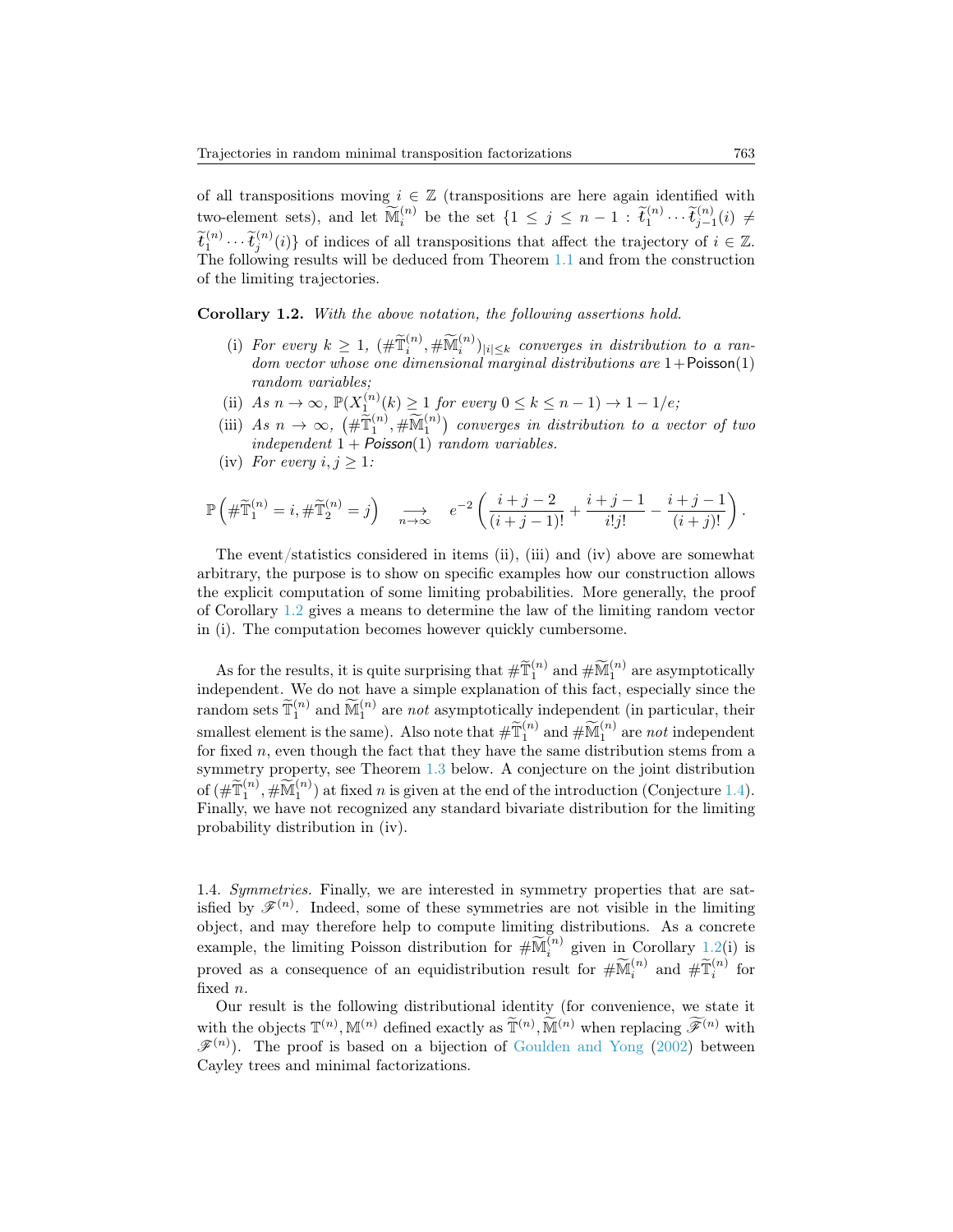**Theorem 1.3.** For every  $k \geq 1$ , it holds that

$$
(\#\mathbb{T}_1^{(n)}, \#\mathbb{M}_1^{(n)}, \#\mathbb{T}_2^{(n)}, \#\mathbb{M}_2^{(n)}, \dots, \#\mathbb{T}_k^{(n)}, \#\mathbb{M}_k^{(n)})
$$
  
\n
$$
\stackrel{(d)}{=} (\#\mathbb{M}_n^{(n)}, \#\mathbb{T}_1^{(n)}, \#\mathbb{M}_1^{(n)}, \#\mathbb{T}_2^{(n)}, \dots, \#\mathbb{M}_{k-1}^{(n)}, \#\mathbb{T}_k^{(n)})
$$
  
\n
$$
\stackrel{(d)}{=} (\#\mathbb{M}_k^{(n)}, \#\mathbb{T}_k^{(n)}, \dots, \#\mathbb{M}_2^{(n)}, \#\mathbb{T}_2^{(n)}, \#\mathbb{M}_1^{(n)}, \#\mathbb{T}_1^{(n)})
$$

1.5. A conjecture. We conclude this Introduction with a conjectural formula for the bivariate probability generating polynomial of  $(\#\mathbb{T}_1^{(n)}, \#\mathbb{M}_1^{(n)})$  for a *fixed value* of n. Proving this conjecture would give an alternate proof of Corollary  $1.2$  (iii), that is of the asymptotic distribution of this pair of statistics.

<span id="page-5-0"></span>Conjecture 1.4. Fix  $n \geq 2$ . Then

$$
\mathbb{E}\left[x^{\#T_1^F}y^{\#M_1^F}\right] = xy\left(\frac{n-2+x+y}{n}\right)^{n-2}.
$$

This conjecture has been numerically checked until  $n = 8$ . Note that the righthand side is known to be the bivariate probability generating polynomial of the degrees of the vertices labelled 1 and 2 in a uniform random Cayley tree (observe that this is different however from that of  $(\#\mathbb{T}_1^{(n)}, \#\mathbb{T}_2^{(n)})$ , i.e. the degrees of the vertices labelled 1 and 2 in  $Tree(\mathcal{F}^{(n)})$ . None of the bijections between minimal factorizations and trees we are aware of explain this fact.

Acknowledgment. We would like to thank the anonymous referee for a careful reading as well as for many useful remarks.

VF is partially supported by the grant nb 200020-172515, from the Swiss National Science Foundation. IK acknowledges partial support from grant number ANR-14- CE25-0014 (ANR GRAAL) and FSMP ("Combinatoire à Paris").

### <span id="page-5-1"></span>2. Local convergence of the factorization tree

Table 2.1. Table of the main notation and symbols appearing in Section [2.](#page-5-1)

| $\mathfrak{M}_n$       | The set of all minimal factorizations of $(1, 2, \ldots, n)$ .              |
|------------------------|-----------------------------------------------------------------------------|
| Tree(F)                | The edge-labelled vertex-labelled non-plane tree associated                 |
|                        | with a minimal factorization $F$ .                                          |
| $\widetilde{F}$        | The minimal factorization obtained from $F$ by subtracting                  |
|                        | <i>n</i> to all edge-labels larger than $n/2$ when $F \in \mathfrak{M}_n$ . |
| $\mathscr{T}_n$        | A BGW tree with Poisson(1) offspring distribution condi-                    |
|                        | tioned on having <i>n</i> vertices.                                         |
| $\mathscr{T}_{\infty}$ | The BGW tree with Poisson(1) offspring distribution con-                    |
|                        | ditioned to survive.                                                        |
| $\mathcal{E}(F)$       | The pointed edge-labelled non-plane tree associated with a                  |
|                        | minimal factorization $F$ .                                                 |
| $\tau'$                | When $\tau$ is an edge and vertex-labelled tree, $\tau'$ is the vertex-     |
|                        | labelled tree obtained from $\tau$ by forgetting the edge labels.           |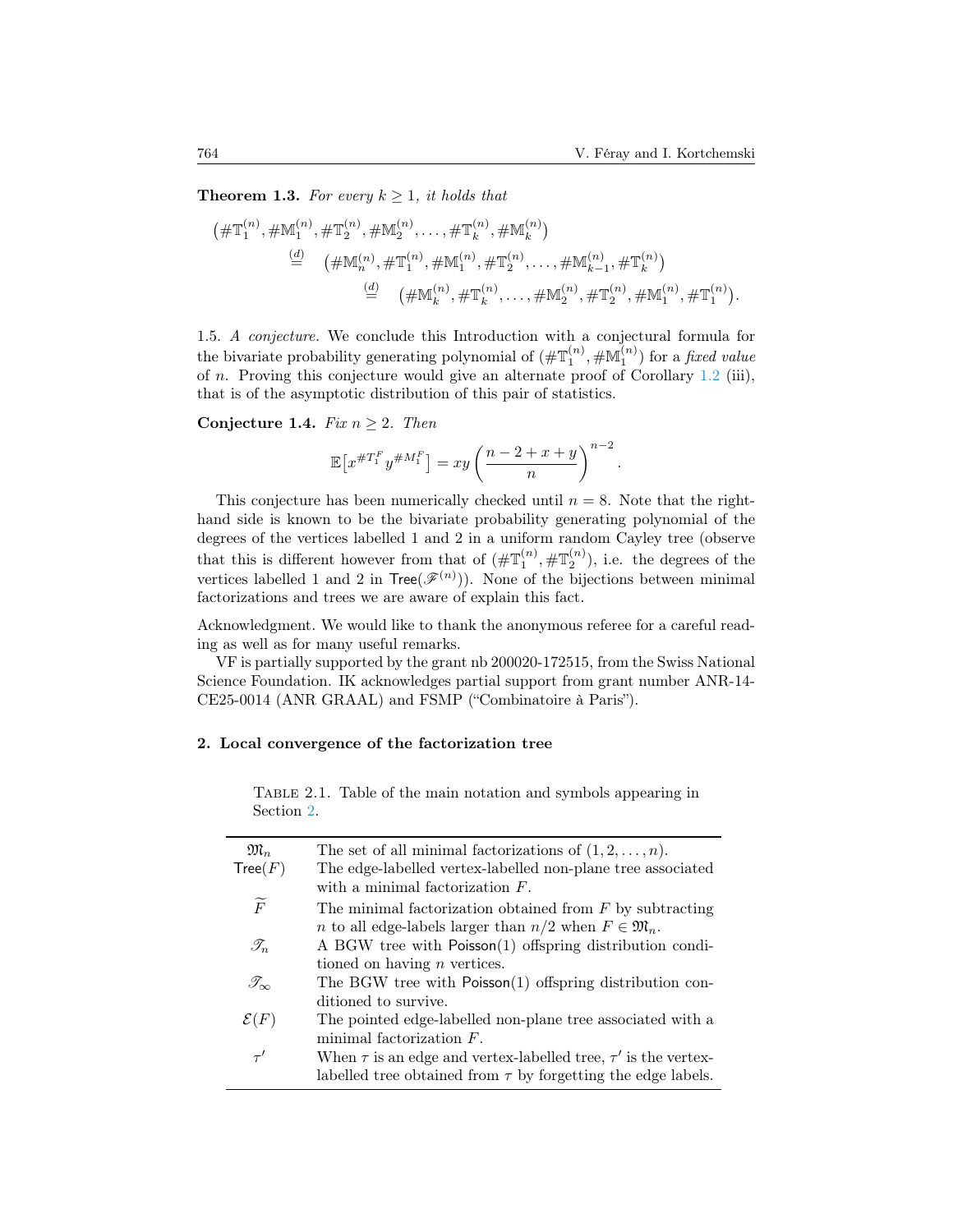The goal of this section is to establish Theorem [1.1,](#page-2-0) which is a local limit theorem for the trajectories of a random uniform minimal factorization  $\mathscr{F}_n$ . The main tool is the encoding of a minimal factorization  $F_n$  as a vertex and edge-labelled tree Tree( $F_n$ ), which was presented in the Introduction (see Fig. [1.2\)](#page-3-0).

After providing background on trees and local convergence (Section [2.1\)](#page-6-0), we will see that the tree  $Tree(\mathcal{F}_n)$  without vertex labels is a Bienaymé-Galton-Watson (BGW) tree with a uniform edge-ordering. The local limit of such a tree follows from standard results in the random tree literature (Section [2.2\)](#page-9-0). We then explain (Sec-tion [2.3\)](#page-11-0) how to reconstruct the *vertex labels* by a local labelling algorithm, which can also be run on infinite trees (Section [2.4\)](#page-13-0). Continuity and locality properties of the labelling algorithm yield a local limit result for the vertex and edge-labelled tree  $Tree(F_n)$  (Theorem [2.12\)](#page-16-0) Theorem [1.1](#page-2-0) follows easily (Section [2.5\)](#page-16-1).

#### <span id="page-6-0"></span>2.1. Preliminaries on trees.

2.1.1. Plane trees. We use Neveu's formalism [Neveu](#page-26-9) [\(1986\)](#page-26-9) to define (rooted) plane trees: let  $\mathbb{N} = \{1, 2, \dots\}$  be the set of all positive integers, and consider the set of labels  $\mathbb{U} = \bigcup_{n \geq 0} \mathbb{N}^n$  with the convention  $\mathbb{N}^0 = \{ \emptyset \}$ . For  $u = (u_1, \dots, u_n) \in \mathbb{U}$ , we denote by  $|u| = n$  the length of u; if  $n \geq 1$ , we define  $pr(u) = (u_1, \ldots, u_{n-1})$  and for  $i \geq 1$ , we let  $ui = (u_1, \ldots, u_n, i)$ ; more generally, for  $v = (v_1, \ldots, v_m) \in \mathbb{U}$ , we let  $uv = (u_1, \ldots, u_n, v_1, \ldots, v_m) \in \mathbb{U}$  be the concatenation of u and v. A plane tree is a nonempty subset  $\tau \subset \mathbb{U}$  such that (i)  $\varnothing \in \tau$ ; (ii) if  $u \in \tau$  with  $|u| \geq 1$ , then  $pr(u) \in \tau$ ; (iii) if  $u \in \tau$ , then there exists an integer  $k_u(\tau) \geq 0$  such that  $ui \in \tau$  if and only if  $1 \leq i \leq k_u(\tau)$ . Observe that plane trees are rooted at  $\varnothing$  by definition.

We will view each vertex u of a tree  $\tau$  as an individual of a population for which  $\tau$  is the genealogical tree. The vertex  $\varnothing$  is called the root of the tree and for every  $u \in \tau$ ,  $k_u(\tau)$  is the number of children of u (if  $k_u(\tau) = 0$ , then u is called a leaf, otherwise, u is called an internal vertex), |u| is its generation,  $pr(u)$  is its parent and more generally, the vertices  $u, pr(u), pr \circ pr(u), \ldots, pr^{|u|}(u) = \varnothing$  are its ancestors. To simplify, we will sometimes write  $k_u$  instead of  $k_u(\tau)$ . A plane tree is said to be locally finite if all its vertices have a finite number of children. Finally, if  $\tau$  is a tree and h is a nonnegative integer, we let  $\llbracket \tau \rrbracket_h = \{u \in \tau : |u| \leq h\}$  denote the tree obtained from  $\tau$  by keeping the vertices in the first h generations.

2.1.2. Non-plane trees. In parallel to plane trees, since  $Tree(F_n)$  is by definition a non-plane tree, we will need to consider non-plane trees. By definition, a non-plane tree is a connected graph without cycles. A non-plane tree with a distinguished vertex is called pointed. Equivalently, a pointed non-plane tree is an equivalence class of plane trees under permutation of the order of the children of its vertices, the root of the plane tree being the distinguish vertex. If  $\tau$  is a plane tree, we denote by  $\text{Shape}(\tau)$  the corresponding non-plane tree (informally, we forget the planar structure of  $\tau$ , and point it at the root vertex).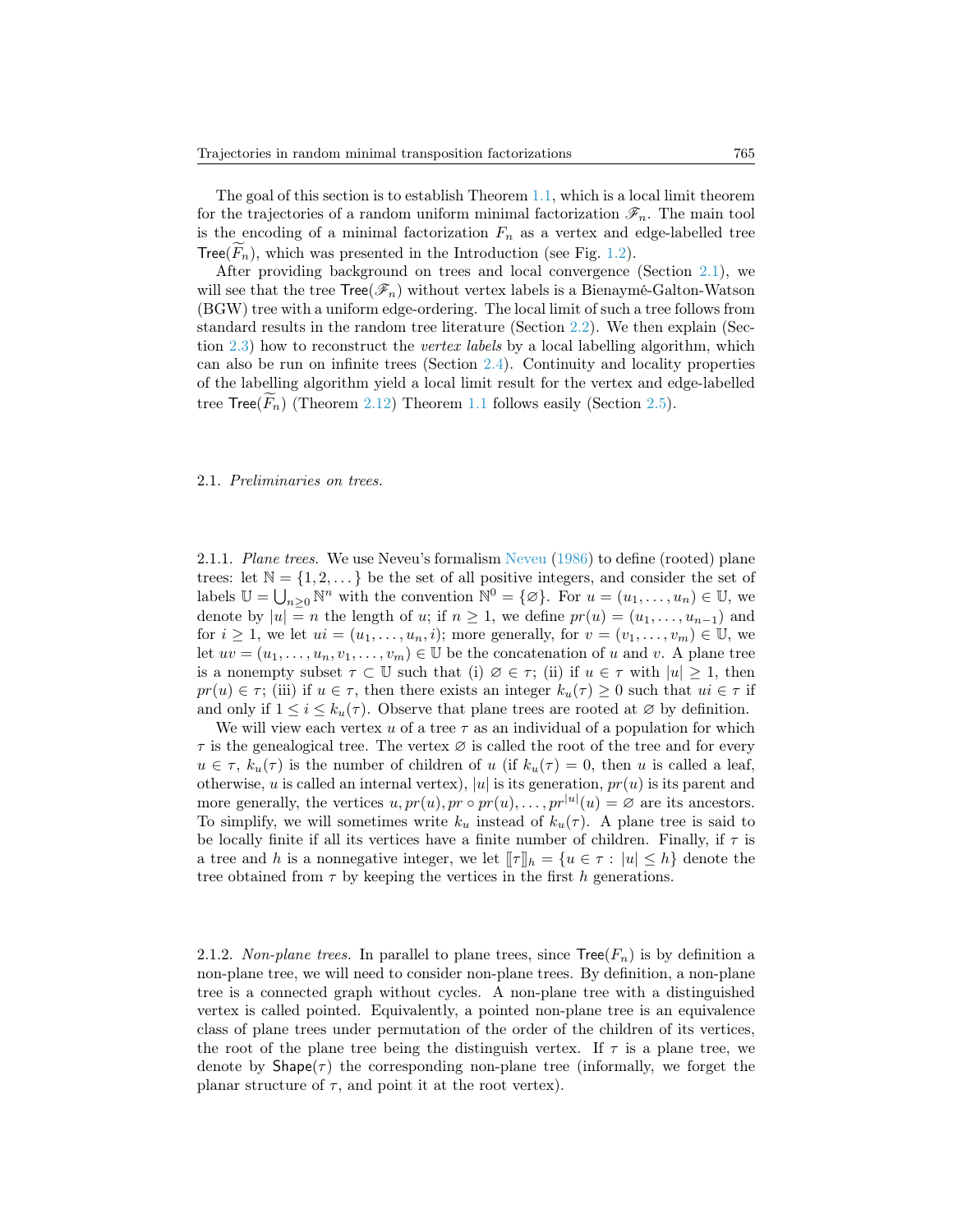2.1.3. Labelled trees. In this work, we consider trees which are:

- *edge labelled*, in the sense that all edges carry real-valued labels,
- vertex labelled, in the sense that some vertices (potentially none, potentially all) carry integer values.

Edge labels, as well as vertex labels, will always be assumed to be distinct. We do not impose any relation between vertex and edge labellings. In the figures, we shall use framed labels for vertex labels to avoid confusion with edge labels.

To simplify notation, we say that a tree is E-labelled, V-labelled or EV-labelled if it is respectively edge labelled, vertex labelled, or edge and vertex-labelled.

2.1.4. Local convergence for labelled trees. Let  $\tau$  be a locally finite (potentially infinite) non-plane tree, pointed, EV-labelled in the sense defined above. As for plane trees, for every integer  $h \geq 1$ , we denote by  $[\![\tau]\!]_h$  the finite non-plane, pointed, EV-labelled tree obtained from  $\tau$  by keeping only the vertices at distance at most h from the pointed vertex (together with the edges between them and their labels). We say that  $[\![\tau]\!]_h$  is a *labelled ball*, see Figure [2.3](#page-7-0) for an example.

We consider a topology on the set of all locally finite, non-plane, pointed, EVlabelled trees such that  $\tau_n \to \tau$  if and only if for each  $h \geq 1$ , the V-labelled ball  $[\![\tau_n]\!]_h$  and  $[\![\tau]\!]_h$  coincide for n large enough and the edge labels of  $[\![\tau_n]\!]_h$  tends to that of  $[\![\tau]\!]_h$ . It is easy to construct a metric  $d_{\text{loc}}$  for such a topology and to see that the resulting metric space is Polish. Similar metrics can be defined for other families of trees (plane, unlabelled or only E or V-labelled, etc.) and will be also denoted by  $d_{loc}$ .

Finally, if  $\tau$  is an EV-labelled tree and  $\alpha > 0$ , we denote by  $\alpha \cdot \tau$  the EVlabelled tree obtained by multiplying all the *edge labels* by  $\alpha$  (vertex labels are not modified!), and we denote by  $\tau'$  the V-labelled tree obtained from  $\tau$  by forgetting the edge labels.



<span id="page-7-0"></span>FIGURE 2.3. From left to right: a pointed EV-labelled tree  $\tau$  (considered as non-plane), and its labelled balls  $[\![\tau]\!]_1$  and  $[\![\tau]\!]_2$ .

2.1.5. Random BGW trees. Let  $\mu$  be a probability measure on  $\mathbb{Z}_+$  (called the offspring distribution) such that  $\mu(0) > 0$ ,  $\mu(0) + \mu(1) < 1$  (to avoid trivial cases). When  $\sum_{i\geq 0} i\mu(i) \leq 1$ , the BGW measure with offspring distribution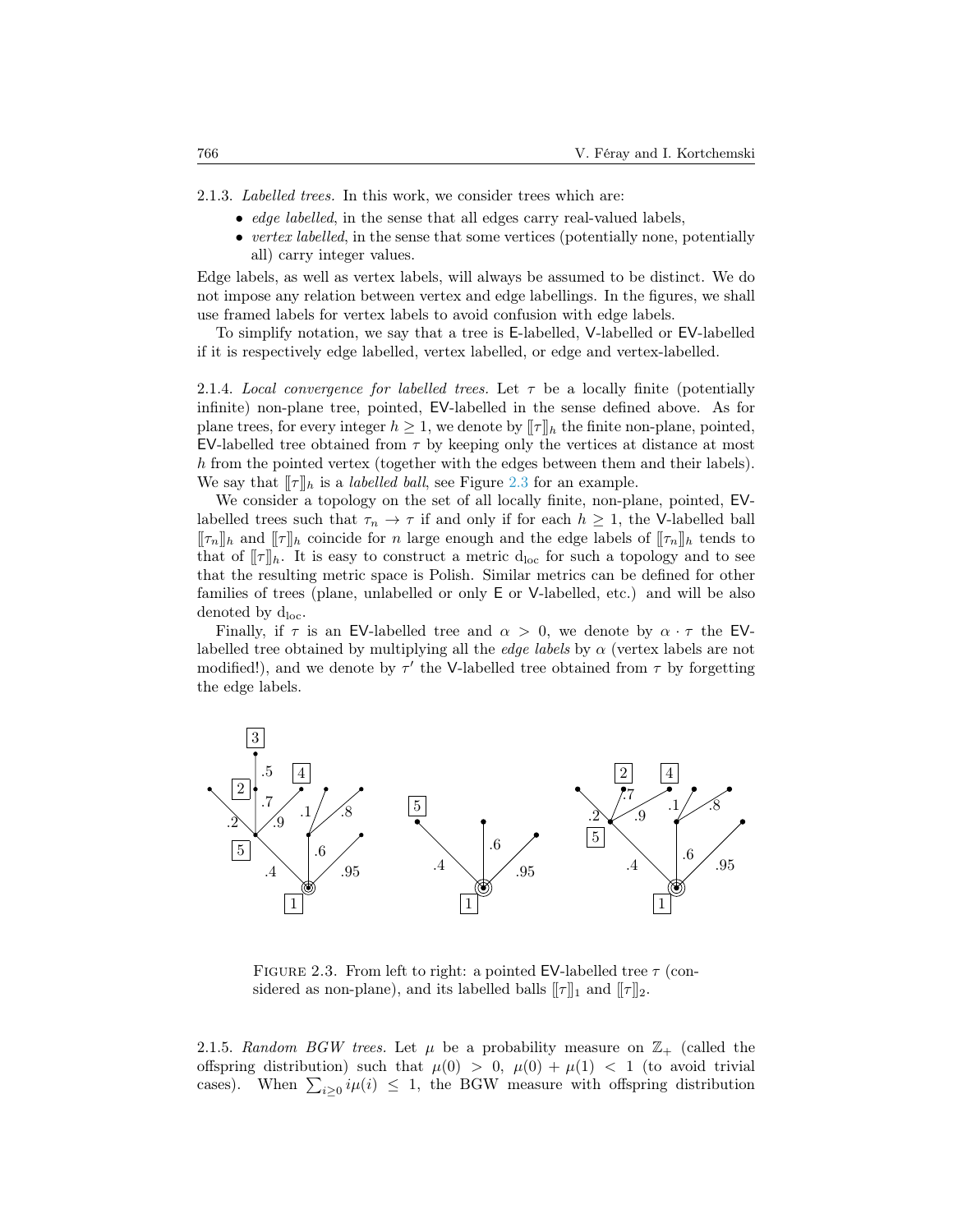$\mu$  is a probability measure BGW<sup> $\mu$ </sup> on the set of all plane finite trees such that  $BGW^{\mu}(\tau) = \prod_{u \in \tau} \mu(k_u)$  for every finite tree  $\tau$ . For every integer  $n \geq 1$ , we denote by BGW<sub>n</sub><sup> $\mu$ </sup> the conditional probability measure BGW<sup> $\mu$ </sup> given the set  $\mathbb{A}_n$  of all plane trees with n vertices, so that

$$
\text{BGW}_n^{\mu}(\tau) = \frac{\text{BGW}^{\mu}(\tau)}{\text{BGW}^{\mu}(\mathbb{A}_n)}, \qquad \tau \in \mathbb{A}_n
$$

(we always implicitly restrict ourselves to values of n such that  $BGW^{\mu}(\mathbb{A}_n)$ ) 0). This is the distribution of a BGW random tree with offspring distribution  $\mu$ , conditioned on having n vertices.

2.1.6. The infinite BGW tree. Let  $\mu = (\mu_i)_{i>0}$  be a critical offspring distribution (meaning that  $\sum i\mu_i = 1$ ) with  $\mu_1 \neq 1$ . The conditioned random tree BGW<sup> $\mu$ </sup> is known to have a local limit  $\mathscr{T}_{\infty}$ , which we now present (see [Janson](#page-26-10) [\(2012,](#page-26-10) Section 5) and [Lyons and Peres](#page-26-11) [\(2016\)](#page-26-11) for a formal definition of  $\mathcal{T}_{\infty}$ ). Let  $\overline{\mu}$  be the sizebiased distribution of  $\mu$  defined by  $\overline{\mu}_k = k\mu_k$  for  $k \geq 0$ . In  $\mathscr{T}_{\infty}$ , there are two types of nodes: normal nodes and special, with the root being special. Normal nodes have offspring according to independent copies of  $\mu$ , while special nodes have offspring according to independent copies of  $\overline{\mu}$ . Moreover, all children of a normal node are normal; among all the children of a special node one is selected uniformly at random and is special, while all other children are normal. The tree  $\mathscr{T}_{\infty}$  has a unique infinite path (called the spine) formed by all the special vertices (see Fig. [2.4](#page-8-0) for an illustration of this construction).



<span id="page-8-0"></span>FIGURE 2.4. An illustration of  $\mathscr{T}_{\infty}$ .

In this paper, we shall use the particular case where  $\mu$  is a Poisson(1) offspring distribution. Moreover, we consider trees with edge labels. Specifically, let  $\mathscr{T}_n$  a BGW tree with Poisson(1) offspring distribution conditioned on having  $n$  vertices, let  $\mathcal{T}_n^e$  be the tree obtained from  $\mathcal{T}_n$  by labelling its edges in a uniform way, using once each integer from 1 to  $n-1$ . Similarly, let  $\mathcal{T}^u_\infty$  be the above constructed random tree  $\mathcal{T}_{\infty}$ , with edges labelled by i.i.d random variables following the uniform distribution on [0, 1]. Finally, we recall that  $\frac{1}{n}$ Shape( $\mathcal{F}_n^e$ ) is the tree obtained by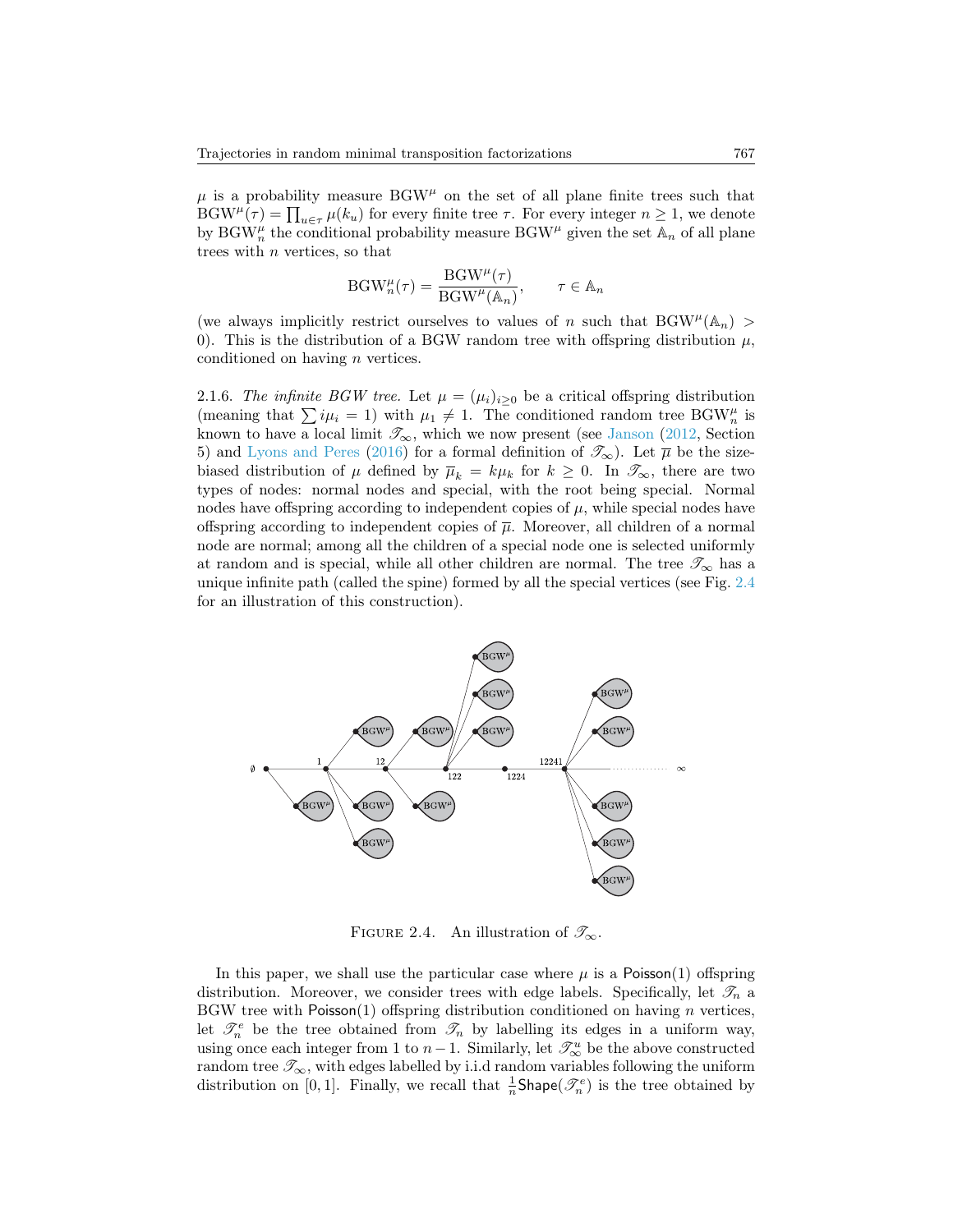

<span id="page-9-1"></span>FIGURE 2.5. Construction of the trees associated with the factorization  $F_n = ((8, 9), (5, 6), (1, 5), (2, 3), (1, 8), (2, 5), (7, 8), (4, 5), (1, 10))$ of  $(1, 2, \ldots, 10)$ . On the left, we have the pointed non-plane EVlabelled tree  $Tree(F_n)$ . On the middle and on the right, we have represented  $\mathcal{E}(F_n)$ , which is obtained from  $Tree(F_n)$  by forgetting the vertex labels. To emphasize that  $\mathcal{E}(F_n)$  is non plane, and we have represented the *same* tree  $\mathcal{E}(F_n)$  with two different embeddings.

multiplying the edge labels of  $\mathcal{I}_n^e$  by  $\frac{1}{n}$  (there are no vertex labels for the moment). The following result is an adaptation to our need of standard local convergence result for BGW trees.

<span id="page-9-3"></span>Proposition 2.1. The convergence

$$
\tfrac{1}{n}\mathsf{Shape}(\mathscr{T}_n^e) \quad \tfrac{(d)}{n\to\infty} \quad \mathsf{Shape}(\mathscr{T}_\infty^u)
$$

holds in distribution in the set of all locally finite, non-plane pointed, E-labelled trees equipped with  $d_{loc}$ .

*Proof*: The convergence  $\mathscr{T}_n \longrightarrow \mathscr{T}_\infty$  of plane non-labelled trees in distribution in the local topology is a classical result in random tree theory, see, e.g., [Janson](#page-26-10) [\(2012\)](#page-26-10); [Abraham and Delmas](#page-25-1) [\(2014\)](#page-25-1). The map Shape is clearly continuous, implying that Shape( $\mathcal{T}_n$ ) → Shape( $\mathcal{T}_{\infty}$ ) locally in distribution. We therefore only need to justify that, for each  $h \geq 1$ , the edge labels at height at most h on the left-hand side jointly converge to those on the right-hand side. This is however obvious, since, on the lefthand side, we have a uniform labeling with the numbers  $1/n, 2/n, \ldots, (n-1)/n$ , while on the right we have independent uniform label in  $[0, 1]$ .

<span id="page-9-0"></span>2.2. Forgetting the vertex labels yields a random BGW tree. In this section, as an intermediate step to study  $Tree(\mathcal{F}_n)$  and  $Tree(\mathcal{F}_n)$ , we consider a variant without vertex labels. Namely, for a minimal factorization  $F_n$ , we introduce  $\mathcal{E}(F_n)$ , the pointed E-labelled non-plane tree obtained from  $Tree(F_n)$  by pointing the vertex with label 1 and forgetting other vertex labels. See Fig. [2.5](#page-9-1) for an example. As shown by [Moszkowski](#page-26-1) [\(1989\)](#page-26-1), the map  $\mathcal E$  is a bijection. Since the proof is short and elegant, we include it here.

<span id="page-9-2"></span>**Proposition 2.2** (Moszkowski). The map  $\mathcal E$  is a bijection from  $\mathfrak{M}_n$  to the set of all pointed E-labelled non-plane trees with n vertices (where edges are labelled from 1 to  $n - 1$ ).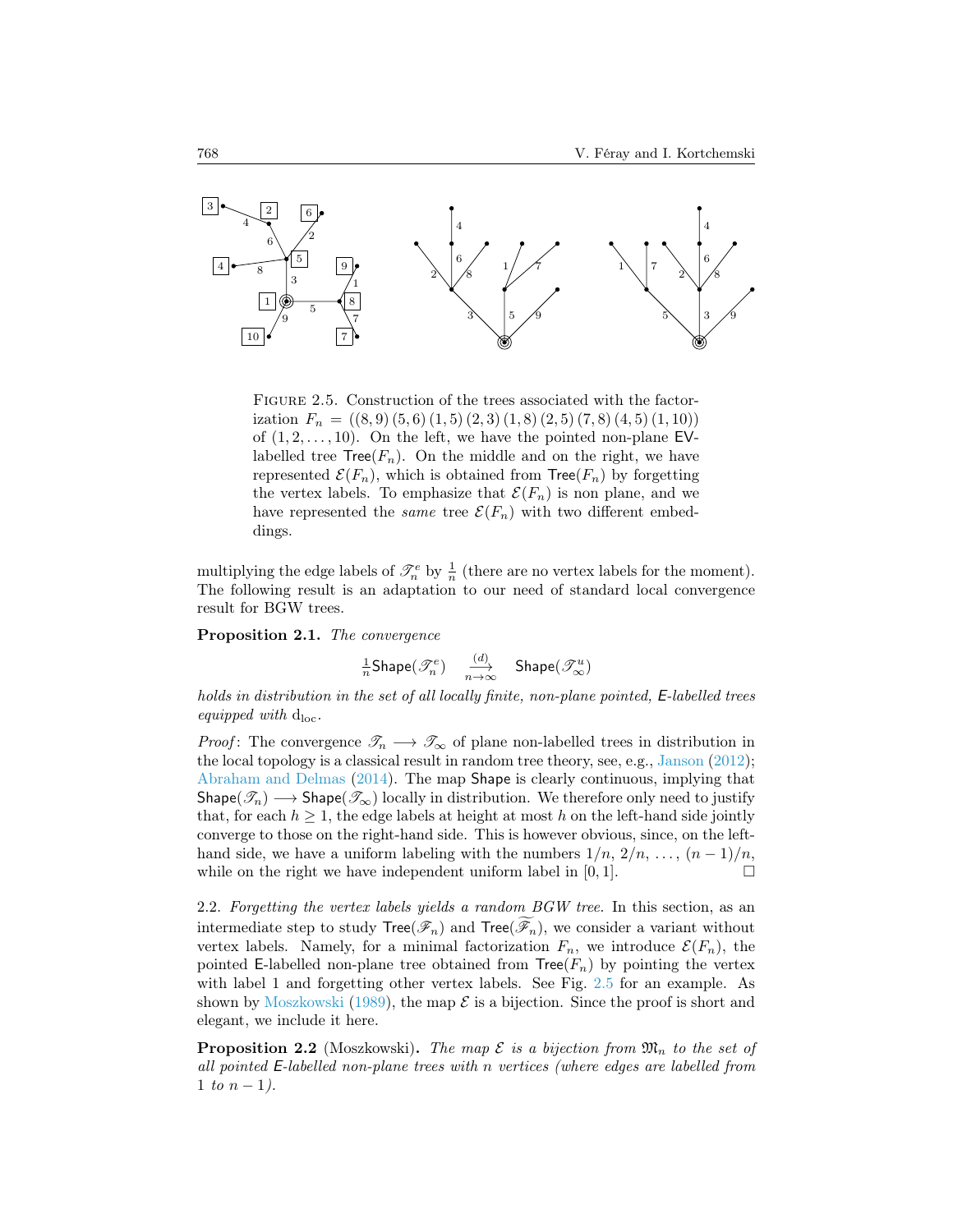*Proof*: Let T be a non-plane EV-labelled tree with n vertices (with vertices labelled from 1 to n and edges from 1 to  $n-1$ ). We associate with the tree T the sequence  $\mathcal{S}(T)$  of the  $n-1$  transpositions  $(a_1, b_1) \dots (a_{n-1}, b_{n-1})$ , where  $a_i$  and  $b_i$  are the vertex-labels of the extremities of the edge labelled i. It is known since the work of [Dénes](#page-26-0) [\(1959\)](#page-26-0) that the function S is a bijection between EV-labelled trees with n vertices and minimal factorizations of all cyclic permutations of length n.

Observe that if we forget the vertex-labels of  $T$  except 1, then there is a unique way to relabel the  $n-1$  other vertices to get a factorization of the cycle  $(1, 2, \ldots, n)$ . Indeed, relabelling these labels amounts to conjugating the associated cyclic permutation by a permutation fixing 1 and there is always a unique way to conjugate a cyclic permutation by a permutation fixing 1 to get the cycle  $(1, 2, \ldots, n)$ .

Recall that we denote by  $\mathscr{F}_n$  is a uniform random minimal factorization in  $\mathfrak{M}_n$ . It turns out that the law of  $\mathcal{E}(\mathcal{F}_n)$  can be related to a BGW tree as follows. As in the previous section, let  $\mathcal{I}_n^e$  be the plane E-labelled tree obtained from a Poisson(1) BGW tree  $\mathcal{T}_n$  by labelling its edges from 1 to  $n-1$  in a uniform way. Building on Proposition [2.2,](#page-9-2) we can now prove the following result.

<span id="page-10-1"></span>**Proposition 2.3.** The random trees  $\mathcal{E}(\mathcal{F}_n)$  and  $\textsf{Shape}(\mathcal{F}_n^e)$  both follow the uniform distribution on the set of all pointed non-plane E-labelled trees with n vertices (with edge label set  $[|n-1|]$ .

*Proof:* Since  $\mathcal E$  is a bijection from the set  $\mathfrak{M}_n$  to the set of all pointed non-plane E-labelled trees with *n* vertices, it is immediate that  $\mathcal{E}(\mathcal{F}_n)$  follows the uniform distribution of the latter set.

Then, note that there is a natural bijection  $\phi$  between pointed non-plane Elabelled trees (with edge label set  $[[n-1]]$ ) and non-plane V-labelled trees (with vertex set  $\lceil n \rceil$ , also known as Cayley trees): label the pointed vertex by 1, and then label every other vertex v with  $\ell(v^{\leftarrow}) + 1$ , where  $\ell(v^{\leftarrow})$  is the label of the edge adjacent to v closest to the pointed vertex.

By construction,  $\phi(\mathsf{Shape}(\mathscr{T}_n^e))$  is obtained from  $\mathscr{T}_n$  by labelling the root with 1 and other vertices uniformly with numbers from 1 to n (and forgetting the root and the planar structure). It is well-known (see the second proof of Theorem 3.17 in [van der Hofstad,](#page-26-12) [2017\)](#page-26-12) that this is a uniform random non-plane V-labelled tree with *n* vertices. Applying  $\phi^{-1}$ , it follows that  $\text{Shape}(\mathcal{T}_n^e)$  is a uniform random pointed non-plane E-labelled trees with n vertices. This completes the proof.  $\Box$ 

By combining the local convergence of  $\mathsf{Shape}(\mathscr{T}_n^e)$  (Proposition [2.1\)](#page-9-3) with Proposition [2.3,](#page-10-1) we get the following:

<span id="page-10-0"></span>Proposition 2.4. The convergence

<span id="page-10-2"></span>
$$
\frac{1}{n} \cdot \mathcal{E}(\mathscr{F}_n) \quad \underset{n \to \infty}{\xrightarrow{\text{(d)}}} \quad \text{Shape}(\mathscr{T}_{\infty}^u) \tag{2.1}
$$

holds in distribution in the set of all locally finite, non-plane, pointed, E-labelled trees equipped with  $d_{loc}$ .

We insist on the fact that the above proposition is a convergence of edge-labelled trees: indeed, the objects in [\(2.1\)](#page-10-2) do not carry vertex labels. The difficulty is now to insert the vertex labels in the above proposition. This is not as easy as for the edge labels, since in  $Tree(\mathcal{F}_n)$ , the vertex labels are determined by the edge labels (otherwise  $\mathcal E$  would not be a bijection). We will see in the next sections that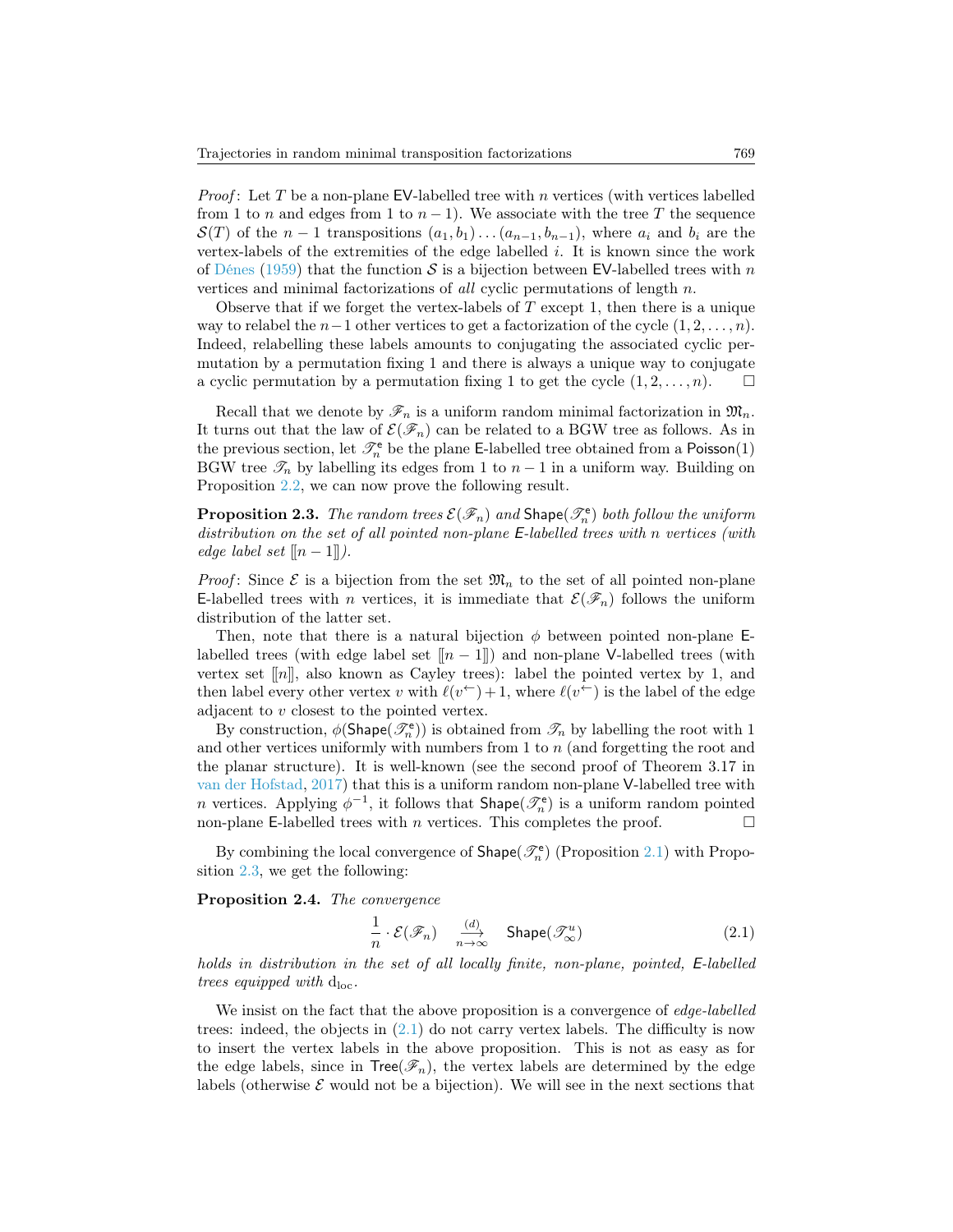the vertex labels can actually be recovered by a local exploration algorithm. This enables to define a labelling procedure on infinite tree  $\mathcal{I}^u_{\infty}$ , giving a limit for the EV-labelled tree  $\mathsf{Tree}(\mathscr{F}_n)$ .

<span id="page-11-0"></span>2.3. The labelling algorithm. Consider a finite E-labelled tree  $\tau$ , either plane, or non-plane pointed.

If  $k \geq 1$  and  $\tau$  has at least k vertices, we define a procedure  $\text{Find}_k(\tau, \ell)$  which successively assigns values  $1, 2, \ldots, k$  to k vertices of  $\tau$  as follows. The value 1 is given to the pointed vertex. Assume that  $i$  has been assigned and that we want to assign  $i + 1$ . Among all edges adjacent to i in  $\tau$ , denote by  $e_1$  the one with the smallest label, and set  $\ell_1 = \ell_{e_1}$ . Call  $j_1$  the other extremity of  $e_1$  and consider all edges e adjacent to  $j_1$  with  $\ell_e > \ell_1$ .

- If there are none, then assign value  $i + 1$  to  $j_1$ .
- Otherwise, among all such edges, denote by  $e_2$  the one with smallest label, and set  $\ell_2 = \ell_{e_2}$  (in particular  $\ell_2 > \ell_1$ ). Call  $j_2$  the other extremity of  $e_2$ . We then iterate the process: if there is no edge adjacent to  $j_2$  with label greater than  $\ell_2$ , then we assigne value  $i + 1$  to the vertex  $j_2$ . Otherwise, among all edges adjacent to  $j_2$  with labels greater than  $\ell_2$ , we consider the one with smallest label, and so one.

We stop the procedure when  $k$  has been assigned. Formally, this is described in Algorithm [1.](#page-11-1)

# <span id="page-11-1"></span>Algorithm 1 Assign values  $1, 2, \ldots, k$  to k vertices of  $\tau$  $value(root) \leftarrow 1$  $i \leftarrow 1$ while  $i \leq k$  do CurrentVertex  $\leftarrow$  vertex with value i HigherVertices ← all neighbours of CurrentVertex while HigherVertices  $\neq \emptyset$  do  $x \leftarrow$  minimal value of  $\ell_{\{\text{CurrentVertex},v\}}$  for v in HigherVertices CurrentVertex ← vertex v in HigherVertices such that  $\ell_{\text{fCurrentVertex},v} = x$ HigherVertices  $\leftarrow$  all vertices v such that  $\ell_{\{\text{CurrentVertex},v\}} > x$ end while value(CurrentVertex)  $\leftarrow i+1$  $i \leftarrow i + 1$ end while

Example 2.5. We explain in detail how the algorithm runs on the pointed E-labelled tree on the left part of Fig. [2.6.](#page-12-0) The result is the middle picture in Fig. [2.6.](#page-12-0)

First the root is assigned value  $|1|$ . The edge adjacent to the root with smallest label is the left-most one, so that in this case  $\ell_{e_1} = .4$  and  $j_1$  is the left-most vertex at height 1. Continuing the process,  $j_1$  has two adjacent edges of labels bigger than  $\ell_{e_1} = .4$ . We pick the one with smallest label  $e_2$ , here  $\ell_{e_2} = .7$ , and call  $j_2$  its other extremity (that is the second left-most vertex at height 2). Now,  $j_2$  has no adjacent edge with label bigger than  $\ell_{e_2} = .7$ , so we assign value 2 to  $j_2$ . Starting now from |2|, its adjacent edge with smallest label is the edge  $e_3$  with label .5 going to a leaf. This leaf has no other adjacent edges, so in particular none with label bigger than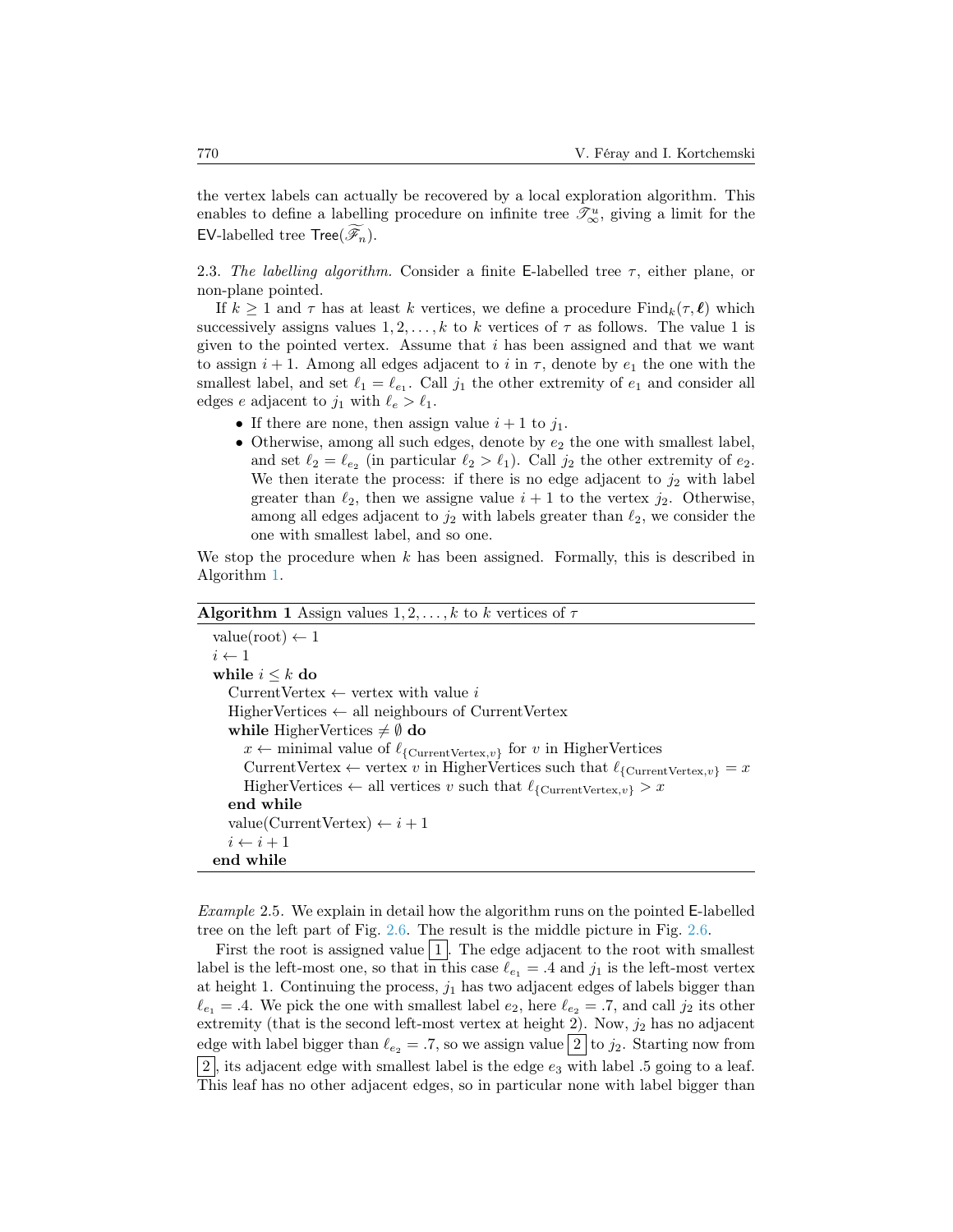.5. We therefore assign value  $|3|$  to this leaf. Finally, in order to assign the last value, starting from  $\boxed{3}$ , we go through the edge  $e_3$ , go through  $e_2$ , then go through the edge with label .9 and arrive to a leaf which is given value  $\boxed{4}$ . The procedure  $Find_4$  is over.



<span id="page-12-0"></span>FIGURE 2.6. On the left: a plane tree  $\tau$  with edge-labels  $\ell$ . In the middle: Find<sub>4</sub>( $\tau$ , $\ell$ ). On the right: Find<sub>4</sub>( $\tau$ , $\ell$ ).

Note that, by construction, this algorithm does not use the planar structure if  $\tau$ is a plane tree. More precisely, if  $(\tau, \ell)$  is a plane E-labelled tree, then we have the commutation relation  $\text{Find}_k(\text{Shape}(\tau), \ell) = \text{Shape}(\text{Find}_k(\tau, \ell)).$ 

Recall from Section [2.2](#page-9-0) that with a minimal factorization  $F_n$  we have associated two different trees  $Tree(F_n)$  (which is a non-plane EV-labelled tree) and  $\mathcal{E}(F_n)$ (which is the pointed E-labelled non-plane tree, obtained from  $Tree(F_n)$  by forgetting vertex labels). The following lemma explains how to go from  $\mathcal{E}(F_n)$  to Tree( $F_n$ ), using the above-defined algorithm.

<span id="page-12-1"></span>**Lemma 2.6.** Let  $F_n$  be a minimal factorization of  $(1, 2, \ldots, n)$ . We have the identity  $\text{Find}_n(\mathcal{E}(F_n)) = \text{Tree}(F_n)$ .

*Proof*: By construction  $\text{Find}_n(\mathcal{E}(F_n))$  and  $\text{Tree}(F_n)$  might only differ by their vertex labels. We prove by induction that for all  $i \leq n$  the same vertex carries label i in both trees.

By definition, Find<sub>n</sub> gives the value 1 to the root, and the root of  $\mathcal{E}(F_n)$  is the vertex that used to have value 1 in  $Tree(F_n)$ . This proves the base case  $(i = 1)$  of the induction.

Fix  $i \geq 1$  and assume that  $\text{Find}_n(\mathcal{E}(F_n))$  gives value i to the vertex  $v_i$  of  $\mathcal{E}(F_n)$ that used to have value i in  $Tree(F_n)$ . By construction, to assign value  $i + 1$ , Find<sub>n</sub>( $\mathcal{E}(F_n)$ ) first considers the edge adjacent to  $v_i$  with minimum edge-label. Call a this label. This means that the transposition  $\tau_a$  in  $F_n$  is of the form  $(i j_1)$ for some  $j_1$ . (This notation is consistent with the construction of Find<sub>n</sub>.) By minimality of a, the transpositions  $\tau_1, \ldots, \tau_{a-1}$  fix i. Thus the partial product  $\tau_1 \ldots \tau_a$  maps i on  $j_1$ . We then want to see where  $j_1$  is mapped when we apply the next transpositions  $\tau_{a+1}, \tau_{a+2}, \ldots$  For this, we need to look for an edge adjacent to  $j_1$  with a value bigger than a, which is exactly what Find<sub>n</sub> does. If b is the smallest value of such an edge and  $j_2$  the other extremity of this edge (again the notation is consistent with the one of the construction of  $\text{Find}_n$ ), then  $\tau_1 \ldots \tau_b$  maps i to j<sub>2</sub>. The construction stops at  $j_r$  when there is no edge adjacent to  $j_r$  with a bigger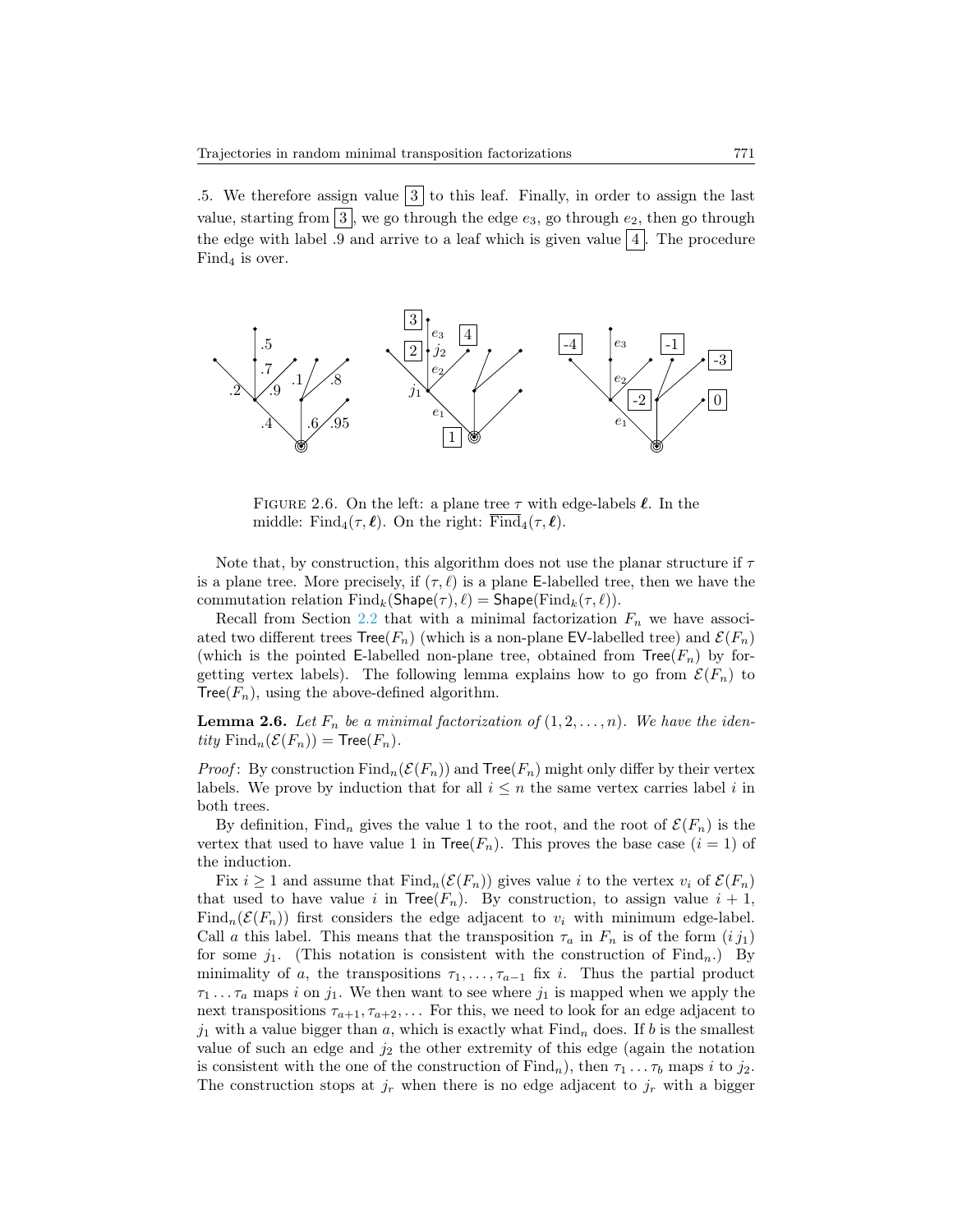value than the previously considered edge, and then we know that  $\tau_1 \dots \tau_{n-1}$  maps i to j<sub>r</sub>. But, since  $\tau_1 \ldots \tau_{n-1} = (1, 2, \ldots, n)$ , we necessarily have  $j_r = i + 1$ . Thus Find<sub>n</sub> precisely assigns  $i + 1$  to  $j_r$  and this completes our induction step.

<span id="page-13-2"></span>Remark 2.7. Note that if one replaces the labels  $(\ell_e)$  of  $\mathcal{E}(F_n)$  with labels  $(\ell'_e)$  such that  $\ell_e < \ell_f$  if and only if  $\ell'_e < \ell'_f$  for every edges  $e, f$  (we say that the edgelabellings are *compatible*), one obtains the same vertex labels when running  $\text{Find}_n$ (since  $\text{Find}_n$  only uses the relative order of the labels).

Figs. [2.5](#page-9-1) and [2.6](#page-12-0) illustrate the previous lemma. Indeed the trees in the middle of Fig. [2.5](#page-9-1) and in the left part of Fig. [2.6](#page-12-0) are the same, with compatible edgelabellings. The procedure  $Find_4$  indeed reassigns the labels 1,2, 3 and 4 to some vertices of  $\mathcal{E}(F_n)$ , as they are in Tree( $F_n$ ) (compare the left part of Fig. [2.5](#page-9-1) and the middle picture in Fig. [2.6\)](#page-12-0).

Lemma [2.6](#page-12-1) explains how to reconstruct  $Tree(F_n)$  from  $\mathcal{E}(F_n)$ . We are however interested in  $Tree(\widetilde{F_n})$ , rather than  $Tree(F_n)$ . We therefore need to introduce a dual labelling procedure  $\text{Find}_k$ , which assigns non positive labels. This procedure runs exactly as  $\text{Find}_k$  except that the order of label edges is taken as reversed. Namely we first look at the edge with *largest* label  $\ell_1$  incident to 1, call  $j_1$  its extremity and then look for an edge of *largest* label  $\ell_2 < \ell_1$ , etc. Another difference is that Find<sub>k</sub> now assigns labels  $0, -1, \ldots, -k$  to successively found vertices. An example of the outcome of this procedure is shown on Fig. [2.6.](#page-12-0)

The following lemma motivates the definition of this dual procedure.

<span id="page-13-1"></span>**Lemma 2.8.** Let  $F_n$  be a minimal factorization of  $(1, 2, \ldots, n)$ . Then the tree  $\overline{\text{Find}}_{n-1}(\mathcal{E}(F_n))$  is obtained from  $\text{Tree}(F_n)$  by subtracting n to every vertex label.

*Proof*: With a minimal factorization  $F_n = (\tau_1, \ldots, \tau_{n-1})$  of the full cycle  $(1, 2, \ldots, n)$ , we can associate its reversed sequence  $r(F_n) = (\tau_{n-1}, \ldots, \tau_1)$ , which is a factorization of the full cycle  $(1, n, n-1, \ldots, 2)$ . Reversing the order of the edge labels in  $Tree(F_n)$  yields  $Tree(r(F_n))$ . By Lemma [2.6](#page-12-1) (which holds more generally for minimal factorizations of any cycle), the procedure Find thus assigns labels to  $\mathcal{E}(F_n)$  in the order of the cycle  $(1, n, n-1, \ldots, 2)$ , i.e. *n* gets the first label 0 (after the pointed vertex),  $n-1$  gets the second label  $-1$ , and so on. This proves the lemma. □

Combining Lemmas [2.6](#page-12-1) and [2.8,](#page-13-1) we see that the tree  $Tree(F_n)$ , in which we are interested, is obtained by composing both procedures.

<span id="page-13-3"></span>**Corollary 2.9.** Let  $F_n$  be a minimal factorization of  $(1, 2, \ldots, n)$ . Then

$$
\mathsf{Tree}(\widetilde{F}_n) = \mathrm{Find}_{\lfloor \frac{n}{2} \rfloor} \circ \overline{\mathrm{Find}}_{\lfloor \frac{n-1}{2} \rfloor} (\mathcal{E}(F_n)).
$$

<span id="page-13-0"></span>2.4. Relabelling infinite trees. We now want to run the procedures Find and Find on infinite, yet locally finite, trees. Note that in general,  $\text{Find}_k$  (and  $\text{Find}_k$ ) may be ill-defined (since the inner "while" loop in Algorithm [1](#page-11-1) may be infinite).

Let T be a locally finite tree (either plane, or non-plane pointed) and let  $\ell = (\ell_e)$ be a family of distinct real numbers indexed by the edges of  $T$ . We say that  $T = (T, \ell)$  satisfies the property  $(\mathcal{I})$  (resp.  $(\mathcal{D})$ ) if there is no infinite increasing (resp. decreasing) path in T. If  $(T, \ell)$  satisfies  $(T)$  (resp.  $(\mathcal{D})$ ), then it is clear that Find<sub>k</sub> $(T, \ell)$  (resp. Find<sub>k</sub> $(T, \ell)$ ) is well defined for every  $k \geq 1$  by construction.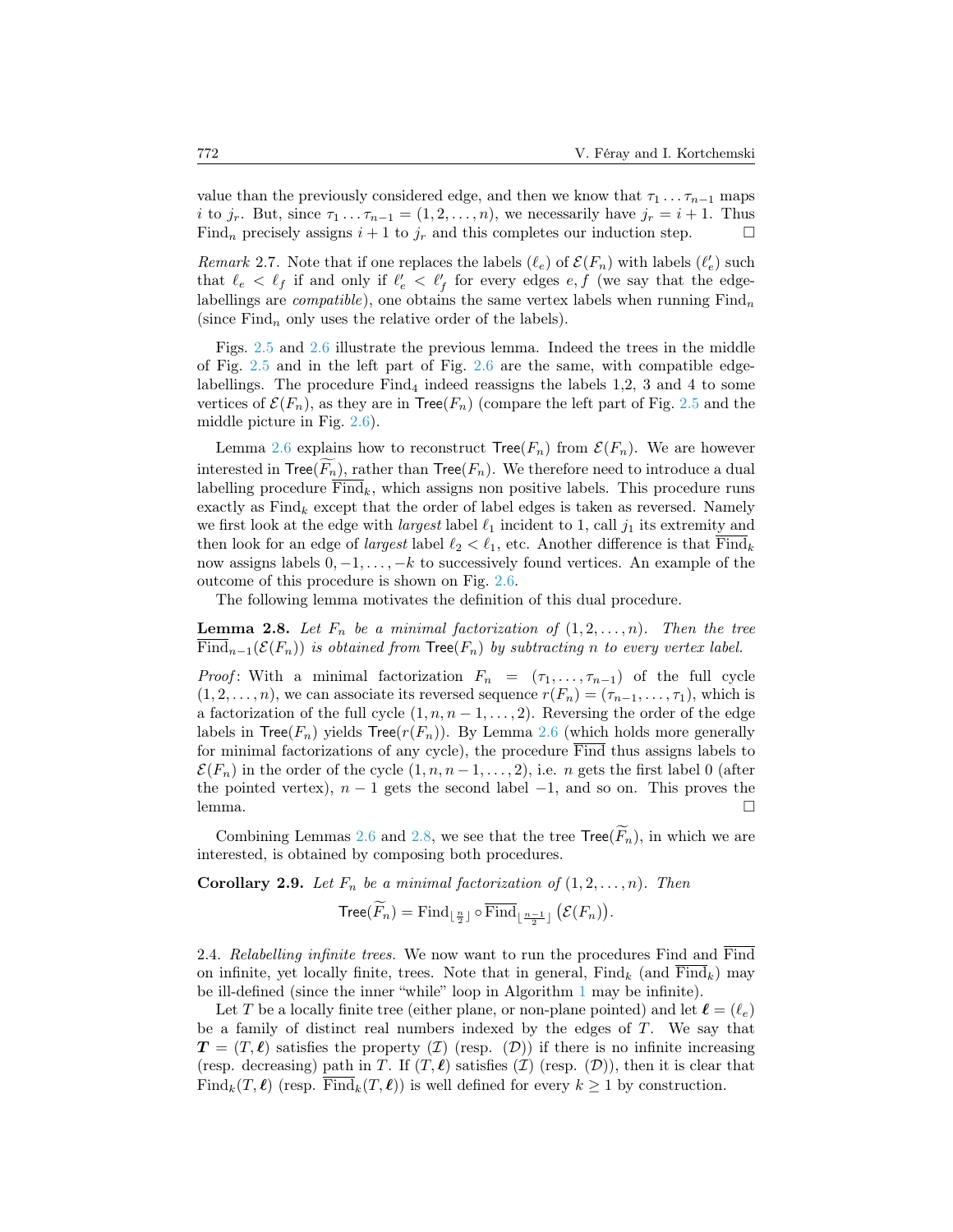In this case, we can also define a procedure  $\text{Find}_{\infty}(T, \ell)$  (resp.  $\text{Find}_{\infty}(T, \ell)$ ) that assigns all labels in  $\mathbb{Z}_{>0}$  (resp.  $\mathbb{Z}_{<0}$ ) to the vertices of T. Under a simple assumption, combining both procedures labels all vertices of an infinite tree, as explained in the following lemma, where we say that  $T$  has one end if for every  $r \geq 0$ ,  $T \setminus [T]_r$  has a unique infinite connected component.

<span id="page-14-1"></span>**Lemma 2.10.** Let  $T$  be an infinite locally finite E-labelled tree with one end (either plane, or non-plane pointed), satisfying both  $(\mathcal{I})$  and  $(\mathcal{D})$ . Then every vertex of the tree is either assigned a label by  $\text{Find}_{\infty}$  or by  $\overline{\text{Find}_{\infty}}$ , but not by both.

Proof: (The reader may want to look at Fig. [2.7](#page-14-0) to visualize the notation in this proof.) Let v be a vertex of T. Since T has one end, there exists a unique infinite injective path starting from the pointed vertex  $\varnothing$ . Denote by u the vertex of this path which is the closest to  $v$  (u could be the root vertex, or  $v$  itself). We first assume that  $v \neq u$ , i.e. v is not on the path from the root to infinity. Then u has at least two children, one of them, say  $u_1$ , being an ancestor of v (possibly v itself) and one other, say  $u_2$ , lying on the infinite path. We set  $e_1 = \{u, u_1\}$  and  $e_2 = \{u, u_2\}$ , both being edges of T. To simplify the discussion, we also assume that u is not the root of the tree, and call  $e_0$  the edge joining u to its parent. The labels of the edges  $e_0, e_1$  and  $e_2$  are denoted by  $\ell_0, \ell_1$  and  $\ell_2$ , respectively. Whether v is assigned a label by Find<sub>∞</sub> or by  $\overline{\text{Find}}_{\infty}$  depends on the relative order of  $\ell_0, \ell_1$ and  $\ell_2$ , as will be explained below.



<span id="page-14-0"></span>FIGURE 2.7. Notation of the proof of Lemma [2.10](#page-14-1) (in bold, the infinite path).

Before going into a case distinction, let us make some remarks on the procedures Find<sub>∞</sub> and  $\overline{\text{Find}}_{\infty}$ , using the notion a *fringe subtrees* (a fringe subtree S of T is a subtree of  $T$  formed by one of its vertex and all its descendants). We claim that:

- when the algorithm  $\text{Find}_{\infty}$  (or  $\overline{\text{Find}}_{\infty}$ ) enters a finite fringe subtree S (i.e. CurrentVertex is in S at some stage of Algorithm [1\)](#page-11-1), it does not leave it before having assigned a label to every vertex in S.
- when the algorithm  $Find_{\infty}$  (or  $Find_{\infty}$ ) enters an infinite fringe subtree S, it never leaves S.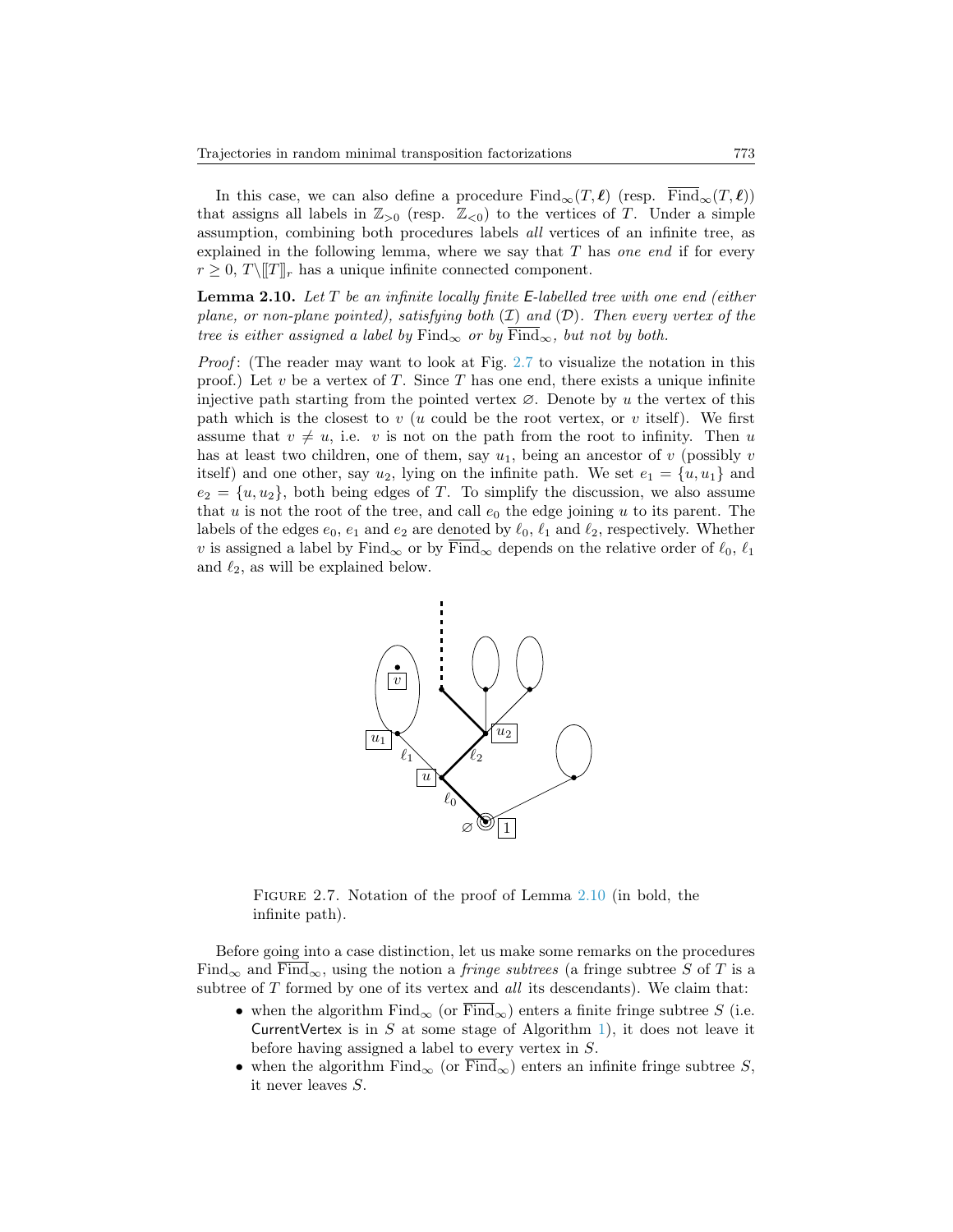The first claim can be checked by induction, and the second one follows from the first one. Denote by respectively  $S_{u_1}$  and  $S_{u_2}$  the fringe subtrees rooted in  $u_1$  and  $u_2$ . By construction,  $S_{u_1}$  is finite and contains v, while  $S_{u_2}$  is infinite. Determining whether v is assigned a label by Find<sub>∞</sub> (or  $\overline{\text{Find}}_{\infty}$ ) therefore boils down to determining whether  $\text{Find}_{\infty}$  (or  $\text{Find}_{\infty}$ ) enters  $S_{u_1}$  or  $S_{u_2}$  first.

From this reformulation it is now easy to see that:

- if  $\ell_0 < \ell_1 < \ell_2$  or  $\ell_1 < \ell_2 < \ell_0$  or  $\ell_2 < \ell_0 < \ell_1$ , then the vertex v is assigned a label by Find<sub>∞</sub> but not by  $\overline{\text{Find}}_{\infty}$ ;
- if  $\ell_1 < \ell_0 < \ell_2$  or  $\ell_0 < \ell_2 < \ell_1$  or  $\ell_2 < \ell_1 < \ell_0$ , then the vertex v is assigned a label by  $\overline{\text{Find}}_{\infty}$  but not by  $\text{Find}_{\infty}$ .

This proves the lemma in the case  $v \neq u$  and  $u \neq \emptyset$ . If  $v \neq u = \emptyset$ , the above conclusion holds with the convention that  $\ell_0 = \infty$ . If  $v = u \neq \emptyset$ , the same holds with the convention that  $\ell_1 = \infty$ . The only remaining case is that of  $v = \emptyset$ , but it is clear that the root is assigned a label (namely the label 1) by  $\text{Find}_{\infty}$  and none by  $\overline{\text{Find}}_{\infty}$ .

We now prove the following continuity lemma for the Find procedure, which is crucial to obtain our limit theorem for  $Tree(\mathcal{F}_n)$ .

<span id="page-15-1"></span>**Lemma 2.11.** Consider a locally finite E-labelled tree  $T$  with one end (either plane, or non-plane pointed), such that both (I) and (D) are satisfied. Let  $(T_n)_{n>1}$  be a sequence of E-labelled trees, each with n vertices, such that  $T_n$  converges to  $T$  for the local topology on E-labelled trees. Then the convergence

$$
\mathrm{Find}_{\lfloor \frac{n}{2} \rfloor} \circ \overline{\mathrm{Find}}_{\lfloor \frac{n-1}{2} \rfloor}(T_n) \quad \underset{n \to \infty}{\longrightarrow} \quad \mathrm{Find}_{\infty} \circ \overline{\mathrm{Find}}_{\infty}(T)
$$

holds for the local topology on EV-labelled trees.

*Proof*: For an EV-labelled tree  $\tau$ , recall that we denote by  $[\![\tau]\!]_h'$  the V-labelled tree obtained from  $[\![\tau]\!]_h$  by forgetting the edge labels. Fix  $k \geq 1$ . We first prove that, for all  $h \geq 1$ ,

<span id="page-15-0"></span>
$$
[\![\mathrm{Find}_k(T_n)]\!]_h \quad \underset{n\to\infty}{\longrightarrow} \quad [\![\mathrm{Find}_k(T)]\!]_h. \tag{2.2}
$$

It is enough to establish the result for every h sufficiently large. Since  $T$  satisfies  $(T)$ , by Lemma [2.10](#page-14-1) and its proof, we may choose  $h \ge 1$  such that  $\text{Find}_k$  does not visit a vertex with height greater than h in  $T$ . Therefore Find<sub>k</sub> only depends on  $[T]_{h+1}$ . By assumption, we can take *n* sufficiently large so that  $[[T]]'_{h+1} = [[T_n]]'_{h+1}$  and such that the edge labels of  $[[T]]_{h+1}$  and of  $[[T_n]]_{h+1}$  are compatible (in the sense of Remark [2.7\)](#page-13-2). For such n, the execution of  $\text{Find}_k(T_n)$  is identical to that of Find<sub>k</sub>(**T**). As a consequence,  $[\text{Find}_k(T_n)]_h' = [\text{Find}_k(T)]_h'$  for n sufficiently large, and [\(2.2\)](#page-15-0) follows since the edge-labels converge by assumption. The same holds replacing Find<sub>k</sub> by Find<sub>k</sub>, and thus also by the composition Find<sub>k</sub>  $\circ$  Find<sub>k</sub> by using successively both statements.

We now use the fact that  $T$  has one end. By Lemma [2.10,](#page-14-1) every vertex of  $T$  is assigned a label by  $\text{Find}_{\infty} \circ \overline{\text{Find}}_{\infty}$ . In particular, for every fixed  $h \geq 1$ , there is an integer  $K_h$  such that all vertices at height at most h are assigned a label with absolute value smaller than  $K_h$ . Then it is clear that

$$
[\![\mathrm{Find}_\infty\circ\overline{\mathrm{Find}}_\infty(\boldsymbol{T})]\!]_h = [\![\mathrm{Find}_{K_h}\circ\overline{\mathrm{Find}}_{K_h}(\boldsymbol{T})]\!]_h.
$$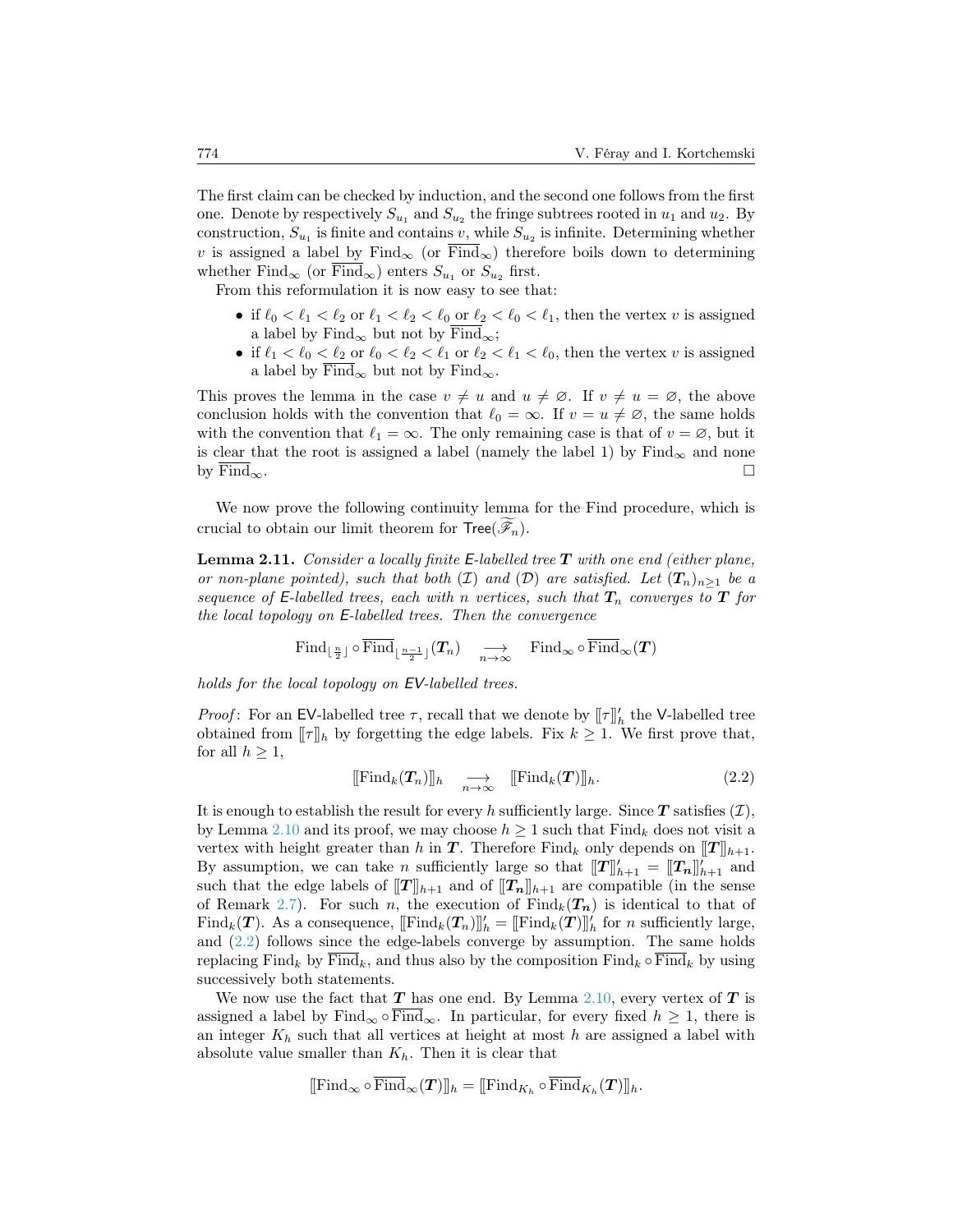From the first part of the proof, there exists an integer  $n_h$  such that for every  $n \geq n_h$  we have

$$
[[\mathrm{Find}_{K_h} \circ \overline{\mathrm{Find}}_{K_h}(T_n)]]_h' = [[\mathrm{Find}_{\infty} \circ \overline{\mathrm{Find}}_{\infty}(T)]]_h'.
$$
 (2.3)

This implies that every vertex of height at most h in  $T_n$  is assigned a label by Find<sub>k</sub>  $\circ$  Find<sub>k</sub> for every  $k \geq K_h$  and  $n \geq n_h$ . Therefore, for  $n > \max(2K_h, n_h)$ , we have

$$
[\![\mathrm{Find}_{\lfloor \frac{n}{2} \rfloor} \circ \overline{\mathrm{Find}}_{\lfloor \frac{n-1}{2} \rfloor}(T_n)]\!]_h' = [\![\mathrm{Find}_{\infty} \circ \overline{\mathrm{Find}}_{\infty}(T)]\!]_h'.
$$

This completes the proof since this holds for any  $h \geq 1$  and since the edge-labels converge by assumption.

<span id="page-16-1"></span>2.5. Local convergence of the random minimal factorization tree. We now have all the tools to prove the local convergence as  $n \to \infty$  of the EV-labelled tree Tree( $\mathscr{F}_n$ ), which will in turn allow us to establish Theorem [1.1.](#page-2-0)

<span id="page-16-0"></span>Theorem 2.12. The convergence

$$
\frac{1}{n} \cdot \text{Tree}(\widetilde{\mathscr{F}}_n) \quad \xrightarrow[n \to \infty]{(d)} \quad \text{Shape}(\text{Find}_{\infty} \circ \overline{\text{Find}}_{\infty}(\mathscr{T}_{\infty}^u))
$$

holds in distribution in the set of all locally finite, non-plane, pointed, EV-labelled trees equipped with  $d_{loc}$ .

*Proof of Theorem [2.12:](#page-16-0)* In virtue of Skorokhod's representation theorem (see e.g. [Billingsley,](#page-26-13) [1999,](#page-26-13) Theorem 6.7), we may assume that the convergence of Proposi-tion [2.4](#page-10-0) holds almost surely, so that almost surely, for every  $h \geq 1$ ,

$$
\left[\left[\tfrac{1}{n}\cdot \mathcal{E}(\mathscr{F}_n)\right]\right]_h \quad \underset{n\to\infty}{\longrightarrow} \quad \text{[Shape}(\mathscr{T}^u_\infty)\text{]}_h.
$$

Since  $\mathcal{I}_{\infty}^{u}$  has a.s. one end and satisfies a.s. conditions  $(\mathcal{I})$  and  $(\mathcal{D})$ , we can apply Lemma [2.11.](#page-15-1) We get that, almost surely, for every  $h \geq 1$ ,

$$
\left[\left[\left.\mathrm{Find}_{\lfloor\frac{n}{2}\rfloor}\circ\overline{\mathrm{Find}}_{\lfloor\frac{n-1}{2}\rfloor}\left(\frac{1}{n}\cdot\mathcal{E}(\mathscr{F}_n)\right)\right]\right]_h\quad\underset{n\to\infty}{\longrightarrow}\quad\left[\left[\left.\mathrm{Find}_{\infty}\circ\overline{\mathrm{Find}}_{\infty}\left(\mathrm{Shape}(\mathscr{T}^u_\infty)\right)\right]\right]_h.
$$

From Corollary [2.9,](#page-13-3) the left-hand side has the same distribution as  $[\frac{1}{n} \text{Tree}(\widetilde{\mathscr{F}}_n)]_h$ . Using the commutation between Find and Shape mentioned in Section [2.3,](#page-11-0) this completes the proof of the theorem.  $\Box$ 

We are finally in position to establish Theorem [1.1.](#page-2-0) Let us first define the limiting trajectories  $(X_i)_{i\in\mathbb{Z}}$ . We consider the limiting tree Shape $( \text{Find}_{\infty} \circ \overline{\text{Find}}_{\infty}(\mathscr{T}_{\infty}^u))$  in Theorem [2.12.](#page-16-0) For a fixed  $i \in \mathbb{Z}_{>0}$ , we denote by  $V_0^{(i)} = i, \ldots, V_{K_i}^{(i)} = i + 1$  the labels of the successive vertices visited by  $\text{Find}_{\infty}$  when assigning the label  $i + 1$ ; the number of such vertices  $K_i + 1$  is random, note also that some of these labels might be bigger than  $i$  or negative, so that they are not assigned when we run Find<sub>i+1</sub> on  $\mathcal{I}_{\infty}^u$ , but are assigned later in the procedure Find<sub>∞</sub>  $\circ$  Find<sub>∞</sub>. Finally, for  $k \in \{1, \ldots, K_i\}$ , we denote  $\ell_k^{(i)}$  $\boldsymbol{k}^{(i)}$  the label of the edge between  $V_{k-}^{(i)}$  $V_{k-1}^{(i)}$  and  $V_k^{(i)}$  $\frac{r(i)}{k}$ .

Then, setting  $\ell_0^{(i)} = 0$  and  $\ell_{K_i+1}^{(i)} = 2$ , we define, for  $t \in [0, 1]$ ,

<span id="page-16-2"></span>
$$
X_i(t) = \sum_{k=0}^{K_i} V_k^{(i)} \mathbb{1}_{\ell_k^{(i)} \le t < \ell_{k+1}^{(i)}} \tag{2.4}
$$

(we take the convention  $\ell_{K_i+1}^{(i)} = 2$  in order to have  $X_i(1) = i+1$ ). The construction is similar for  $i \leq 0$ , except that we consider the step where  $\overline{\text{Find}}_{\infty}$  starts from the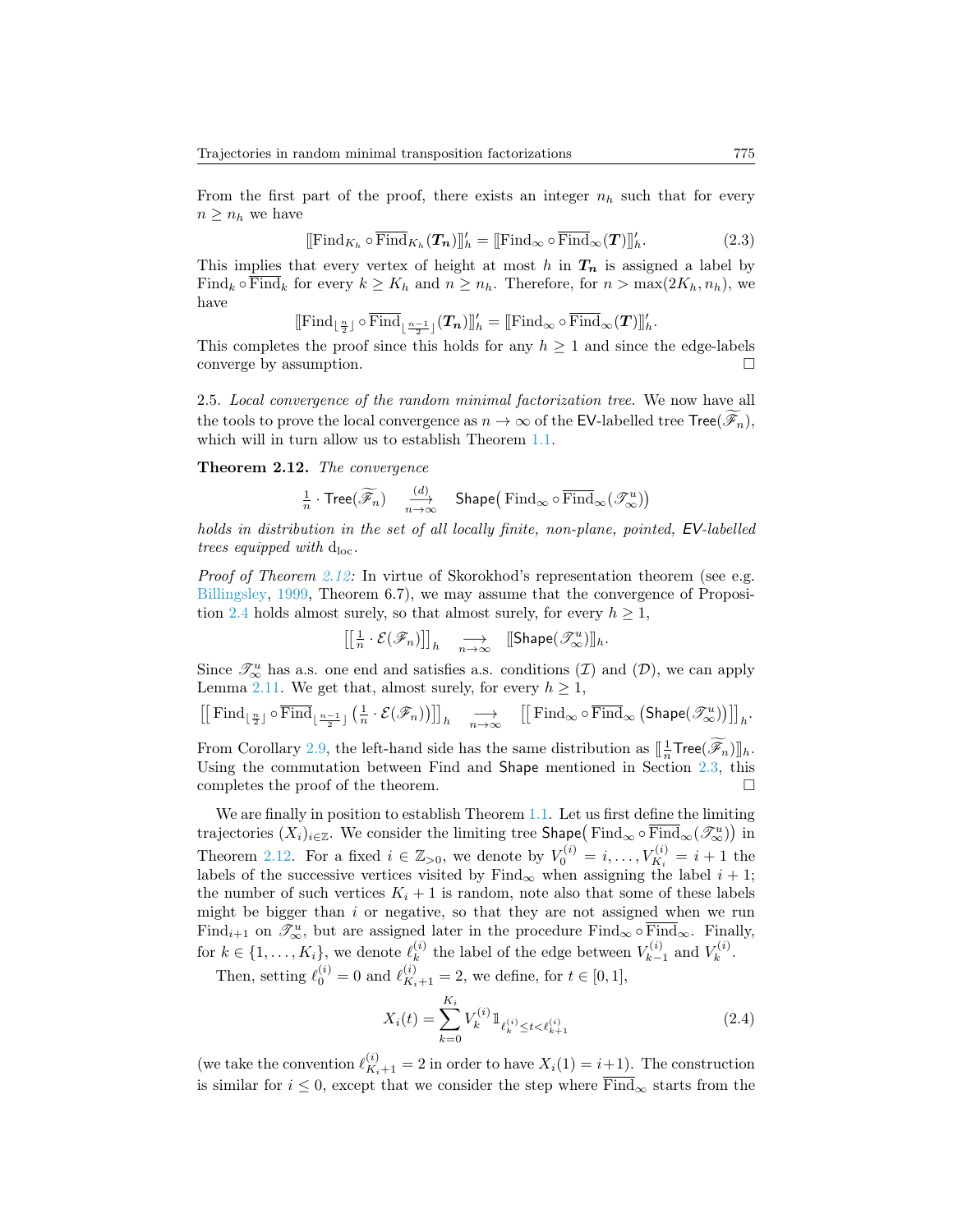vertex labelled  $i+1$  and assigns label i, and we denote by  $V_{K_i}^{(i)}$  $X_i^{(i)} = i + 1, \ldots, V_0^{(i)} = i$ the successive visited vertices (note that the order of indices is reversed), with the definition of  $\ell_k^{(i)}$  $\binom{v}{k}$  being unchanged.

*Proof of Theorem [1.1:](#page-2-0)* We first introduce some notation. Fix  $i > 0$ . For  $n \geq |i|$ , run the procedure Find on  $\frac{1}{n}$ . Tree( $\widetilde{\mathscr{F}}_n$ ) starting from i until it assigns label  $i + 1$ . Denote by  $V_0^{(n,i)} = i, \ldots, V_{K_{n,i}}^{(n,i)}$  $K_{K_{n,i}}^{(n,i)} = i+1$  the labels of the successively visited vertices (the number  $K_{n,i} + 1$  of such vertices is a random variable depending on n) and by  $\ell_k^{(n,i)}$  $\mathbf{R}_k^{(n,i)}$  the label of the edge between  $V_{k-1}^{(n,i)}$  $V_{k-1}^{(n,i)}$  and  $V_k^{(n,i)}$  $\kappa^{(n,i)}$  (for  $k \in \{1, \ldots, K_{n,i}\};$ since we consider  $\frac{1}{n} \cdot \text{Tree}(\widetilde{\mathscr{F}_n})$ , these labels are in  $[0,1]$ ). Finally set  $\ell_0^{(n,i)} = 0$  and  $\ell_{K_{n,i}+1}^{(n,i)} = 2$ . Recall from [\(1.1\)](#page-2-1) the definition of trajectories  $X_i^{(n)}$  of i in  $\widetilde{\mathscr{F}}^{(n)}$ . From the proof of Lemma [2.6,](#page-12-1) we have

$$
\forall \ 0 \le t \le 1, \qquad X_i^{(n)}(\lfloor n t \rfloor) = \sum_{k=0}^{K_{n,i}} V_k^{(n,i)} 1_{\ell_k^{(n,i)} \le t < \ell_{k+1}^{(n,i)}}.
$$

As above, we use a similar construction for  $i < 0$  and the above relation holds as well in this case.

Fix  $A \geq 1$  and observe that the set of all indices  $\mathcal{I}_A$  of all the trajectories  $(X_i)_{i\in\mathbb{Z}}$ that enter the rectangle  $[0, 1] \times [-A, A]$  satisfies the identity

$$
\mathcal{I}_A = \{ i \in \mathbb{Z} : \exists \ 0 \le t \le 1 : |X_i(t)| \le A \}.
$$

We note that an element  $i$  can be in  $\mathcal{I}_A$  if and only if there exists an increasing path in  $\mathcal{I}_{\infty}^u$  from the vertex labelled *i* to some vertex label *i'* with  $|i'| \leq A$ . Since  $\mathscr{T}^u_\infty$  is locally finite and contains a single path from the root to infinity, which a.s. contains infinitely many ascents and descents, for a given  $i'$ , the set of such  $i$  is a.s. finite. We conclude that  $\# \mathcal{I}_A < \infty$  almost surely.

Now, by Skorokhod's representation theorem we may assume that the conver-gence of Theorem [2.12](#page-16-0) holds almost surely. Since  $\#\mathcal{I}_A < \infty$  almost surely, we may fix (a random)  $H > 1$  such that

- (1) for every  $i \in \mathcal{I}_A$ , all the vertices visited by the algorithm Find<sub> $|i|$ </sub> and  $\overline{\text{Find}}_{|i|}$ have height at most  $H - 1$ ;
- (2) for every i' with  $|i'| \leq A$ , there is no decreasing path from i' which reaches height  $H$  or more.

We can find an integer  $N > 1$  such that we have the identity  $[\frac{1}{n} \cdot \text{Tree}(\widetilde{\mathscr{F}}_n)]_H' =$  $[\![\mathsf{Shape}\big(\mathsf{Find}_\infty\circ\overline{\mathsf{Find}}_\infty(\mathscr{T}_\infty^u)\big)]'_H$  for every  $n\geq N$ ; moreover, by possibly increasing N, we may assume that these V-labelled balls have compatible edge labellings. Condition (i) above implies that, for  $n \geq N$ , the procedures Find<sub>|i|</sub> and  $\overline{\text{Find}}_{|i|}$ behave similarly on  $\frac{1}{n}$ . Tree( $\widetilde{\mathscr{F}}_n$ ) and  $\mathscr{T}^u_\infty$ . Condition (ii) forces  $\mathcal{I}_A^{(n)}$  to be constituted of labels i of vertices such that the trajectories of i "stay" at height at most  $H$  in the tree, so that  $\mathcal{I}_A^{(n)} = \mathcal{I}_A$  for every  $n \geq N$ . As a consequence, for every  $n \geq N$ and  $i \in \mathcal{I}_A$ ,  $K_{n,i} = K_i$  and  $V_k^{(n,i)} = V_k^{(i)}$  $\kappa^{(i)}_k$  for every  $0 \leq k \leq K_n$ . Also, for every  $i \in \mathcal{I}_A$  and  $0 \leq k \leq K_{n,i}, \, \ell_k^{(n,i)} \to \ell_k^{(n)}$  $\binom{n}{k}$  as  $n \to \infty$ . The desired result follows.  $\square$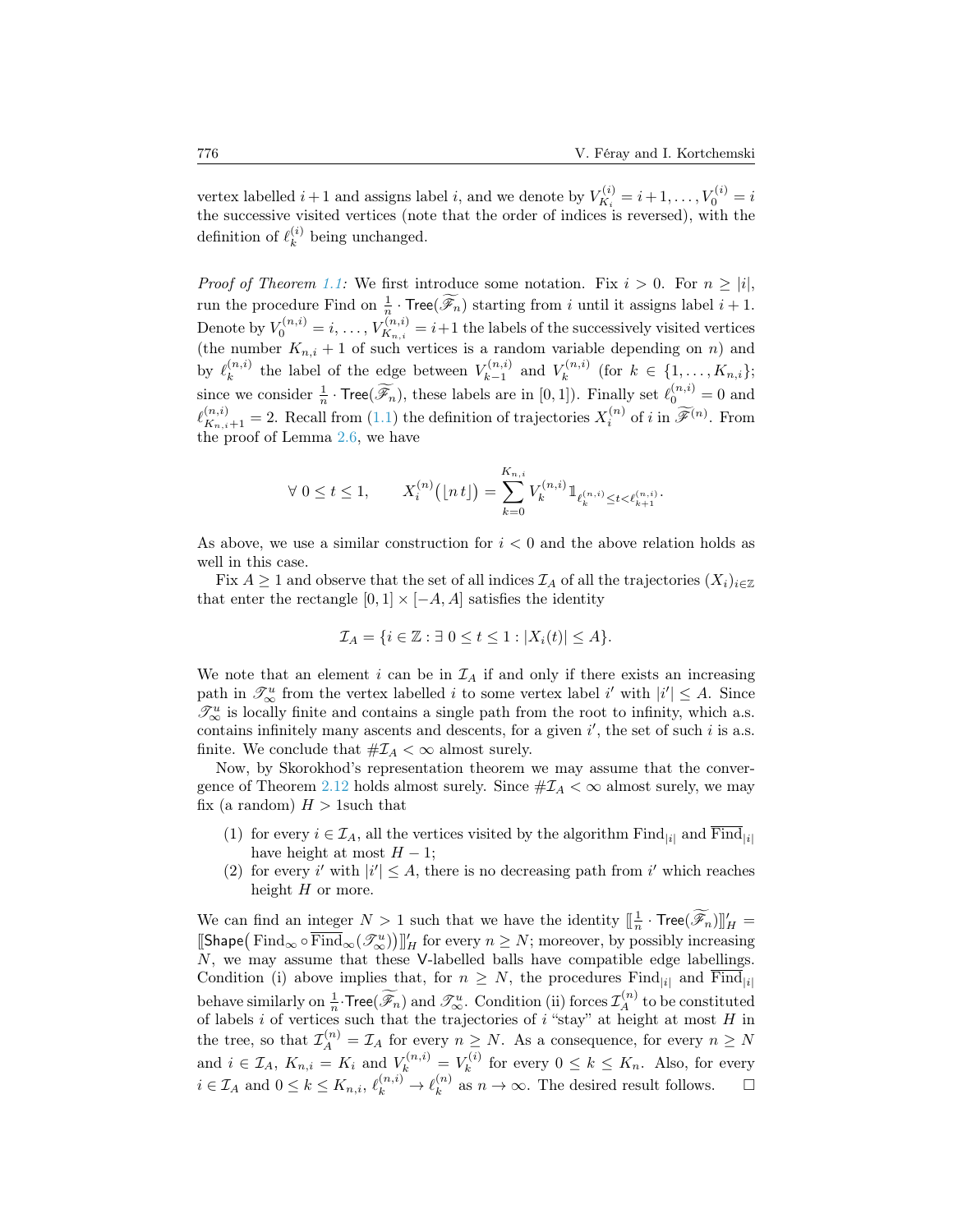#### 3. Combinatorial consequences

The goal of this section is to prove Corollary [1.2,](#page-4-0) using the local convergence of Tree( $\mathscr{F}_n$ ). We start in Section [3.1](#page-18-0) by item (i), *i.e.* some results on the existence of limiting distributions for "local" statistics. In Section [3.2,](#page-18-1) we prove items (ii), (iii) and (iv) to illustrate how the explicit construction of the limit of  $Tree(\mathcal{F}_n)$ , allows to compute limiting laws of such statistics. As we shall see, explicit computations quickly become quite cumbersome.

<span id="page-18-0"></span>3.1. Existence of distribution limits for local statistics. We first need to introduce some notation. As in the Introduction, for a factorization  $F = (\tau_1, \ldots, \tau_{n-1}) \in \mathfrak{M}_n$ and an integer  $1 \leq i \leq n$ , let  $\widetilde{T}_i^F = \{1 \leq k \leq n-1 : i \in \widetilde{\tau}_k\}$  be the set of indices of all transpositions moving  $i \in \mathbb{Z}$  (transpositions are as before identified with twoelement sets), and let  $\widetilde{M}_{i}^{F} = \{1 \leq k \leq n-1 : \widetilde{\tau}_{1} \cdots \widetilde{\tau}_{k-1}(i) \neq \widetilde{\tau}_{1} \cdots \widetilde{\tau}_{k}(i)\}\)$  be the set of all indices of transpositions that affect the trajectory of  $i \in \mathbb{Z}$ .

These sets are easily read on the associated tree  $Tree(F)$ : in particular,

- the number  $\# \widetilde{\mathbb{T}}_i^{(n)}$  of transpositions moving i in F, is the degree of the node with label i in  $Tree(F)$ ;
- the number  $\#\widetilde{\mathbb{M}}_i^{(n)}$  of transpositions that affect the trajectory of  $\underline{i}$  in F is the distance between the vertices with labels i and  $i + 1$  in  $Tree(\widetilde{\mathscr{F}}_n)$ .

As before, taking a factorization  $\mathcal{F}_n$  uniformly at random among all minimal factorizations of size n, we use the following notation for the corresponding random sets:

$$
\widetilde{\mathbb{T}}_i^{(n)} \coloneqq \widetilde{T}_i^{\mathscr{F}_n}, \quad \widetilde{\mathbb{M}}_i^{(n)} \coloneqq \widetilde{M}_i^{\mathscr{F}_n}.
$$

The local convergence of EV-labelled trees implies the (joint) convergence of the degree of the vertex i and of the distance between the vertices i and  $i + 1$  (for every fixed i in  $\mathbb{Z}$ ). Therefore the convergence in distribution in Corollary [1.2](#page-4-0) (i) is an immediate consequence of Theorem [2.12.](#page-16-0) The statement of the marginals of the limiting distribution is proved below: in Corollary  $\frac{3.2}{\sim}$  $\frac{3.2}{\sim}$  $\frac{3.2}{\sim}$  for  $\# \widetilde{T}_i^{(n)}$  and as a consequence of symmetry considerations in Section [4](#page-23-0) for  $\#\widetilde{\mathbb{M}}_i^{(n)}$ .

More generally, many other statistics converge jointly in distribution; here is another example.

**Corollary 3.1.** Let  $\tilde{I}_1^{(n)}, \ldots, \tilde{I}_{M_n}^{(n)}$  be integers such that the transpositions of  $\widetilde{\mathscr{F}}_n$ moving 1 are, in this order  $(1, \tilde{I}_1^{(n)}), \ldots, (1, \tilde{I}_{M_n}^{(n)})$ . Then  $\frac{1}{n}(\tilde{I}_1^{(n)}, \tilde{I}_2^{(n)}, \ldots, \tilde{I}_{M_n}^{(n)})$  converges in distribution.

<span id="page-18-1"></span>3.2. Some explicit computations. In this Section, we compute explicitly some limiting distribution related to the above convergence results. This is based on the explicit construction of the limiting tree in Theorem [2.12.](#page-16-0) We start by proving that  $\# \tilde{\mathbb{T}}_i^{(n)}$  converges in distribution to a Poisson size-biased distribution (which is part of Corollary [1.2](#page-4-0) (i)), for which only Proposition [2.4](#page-10-0) is needed (that is the convergence of trees without vertex labels).

<span id="page-18-2"></span>Corollary 3.2. Fix  $i \in \mathbb{Z}$ . Then, for every  $j \geq 1$ ,

$$
\mathbb{P}\left(\#\widetilde{\mathbb{T}}_i^{(n)}=j\right) \xrightarrow[n\to\infty]{} \frac{e^{-1}}{(j-1)!}.
$$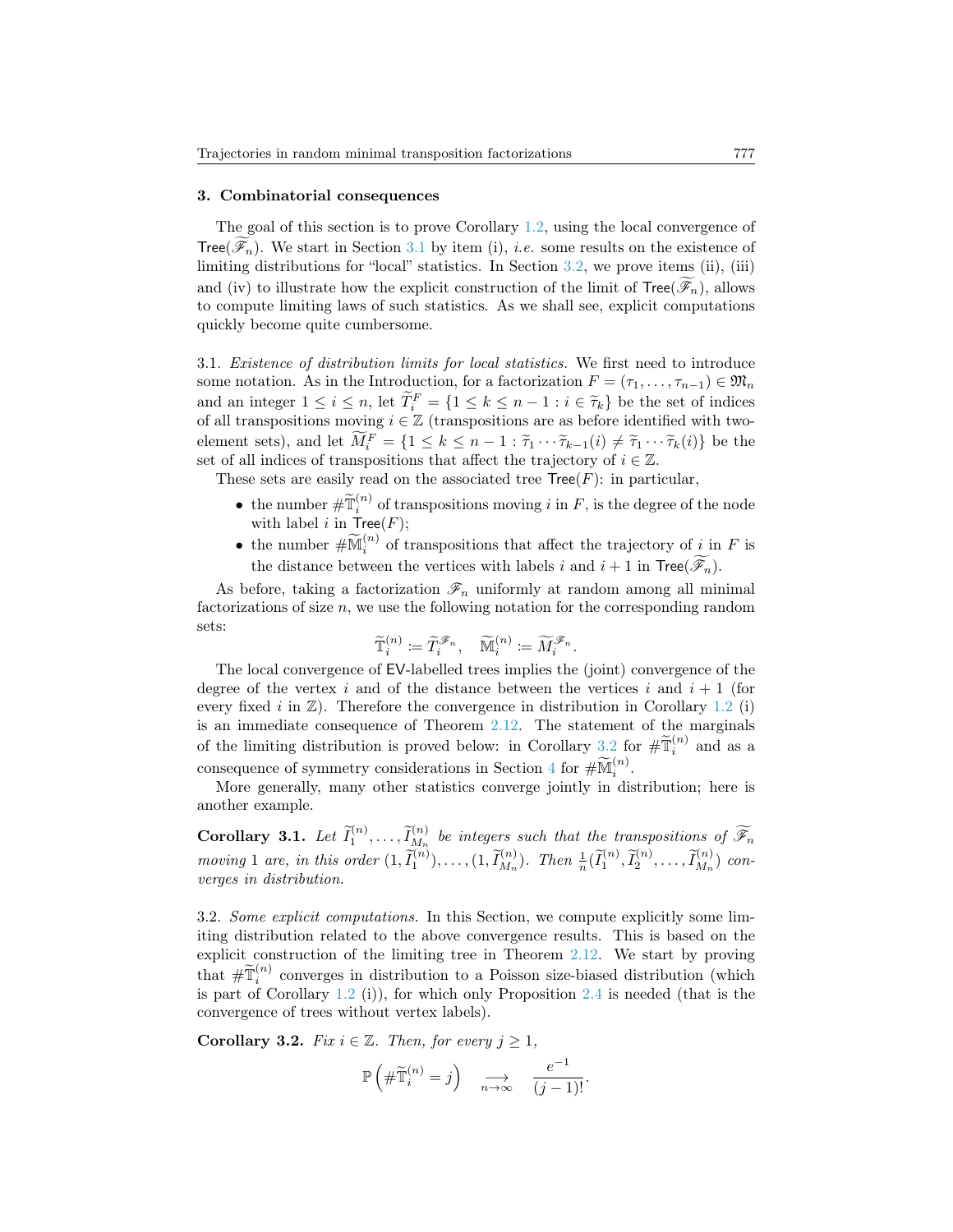*Proof*: By using the action by conjugation of  $(1, \ldots, n)$  on minimal factorizations, we see that the distribution of the number of transpositions that act on  $i$  is independent from i. It is therefore enough to establish the result for  $i = 1$ .

By construction,  $\# \widetilde{\mathbb{T}}_1^{(n)}$  is the degree of the pointed vertex in  $\mathcal{E}(\mathscr{F}_n)$ . Local convergence of unlabelled or E-labelled tree implies the convergence of the root degree, so that, from Proposition [2.4,](#page-10-0)  $\# \widetilde{T}_1^{(n)}$  converges to the root degree in  $[\text{Shape}(\mathcal{I}_{\infty}^u)]_1$ . By construction of  $\mathcal{T}^u_\infty$ , the degree of its root vertex is a Poisson(1) size-biased distribution, thus giving the desired result.

The other parts of Corollary [1.2](#page-4-0) need the full statement of Theorem [2.12](#page-16-0) (that is with vertex labels). We first establish Corollary [1.2](#page-4-0) (ii).

*Proof of Corollary [1.2](#page-4-0) (ii):* By Theorem [1.1,](#page-2-0) as  $n \to \infty$ , we have

 $\mathbb{P}(X_1^{(n)}(k) \geq 1 \text{ for every } 0 \leq k \leq n) \longrightarrow \mathbb{P}(X_1(t) \geq 1 \text{ for every } t \in [0,1]).$ 

By definition of the limiting trajectories  $X_i$  (Eq. [\(2.4\)](#page-16-2)),  $X_1$  takes only positive values if and only if there are only positive labels between the path between 1 and 2 in the limiting tree  $\mathsf{Shape}\big(\mathop{\mathrm{Find}}_\infty\circ\overline{\mathop{\mathrm{Find}}}_\infty(\mathscr{T}_\infty^u)\big).$ 

We will determine when this happens by distinguishing two cases:

- Case 1: the edge e with smallest label adjacent to the root does not belong to the spine. We call  $v$  its extremity which is not the root. Then the algorithm Find<sub>∞</sub> enters first the fringe subtree rooted at v. The vertex getting label 2 will therefore be in that subtree. Moreover,  $Find_{\infty}$  assigns a (positive) label to every vertex in that fringe subtree. We conclude that, in this case, the path between 1 and 2 indeed contains only positive labels.
- Case 2: the edge e with smallest label adjacent to the root belongs to the spine. Then we claim that the path between 1 and 2 contains only positive labels if and only if the second edge-label  $\ell_2$  of the spine is smaller than the first one (call it  $\ell_1$ ). Indeed, if  $\ell_2 > \ell_1$ , then the first nonroot vertex  $v$  on the spine gets a negative label (see the proof of Lemma  $2.10$ ) and lies on the path between 1 and 2. Conversely, if  $\ell_2 < \ell_1$ , this vertex v gets a positive label. Moreover, either this label is 2, or  $\text{Find}_{\infty}$  enters a finite fringe subtree, and will assign only positive labels, including 2, in this fringe subtree. In both cases, the path between 1 and 2 only contain positive labels.

By conditioning on the number of children of the root, we find that the probability of the first event is  $\sum_{k=2}^{\infty} \frac{e^{-1}}{(k-1)}$  $\frac{e^{-1}}{(k-1)!}\frac{k-1}{k} = 1/e.$ 

Let us now compute the probability that we are in the second case and that  $\ell_2 < \ell_1$ . Let us work conditionally given the number k of children of the root. The conditional probability that the edge with smallest label adjacent to the root is that on the spine is  $1/k$ . This smallest label has the distribution of the minimum of k independent uniform random variable in [0, 1], that is density  $k(1-x)^{k-1}$ . Since  $\ell_2$  is uniform in [0, 1], independently of the number of children of the root and the labels of the corresponding edges, conditionally on  $\ell_1 = x$ , the probability that  $\ell_2 < \ell_1$  is simply x. Summing up, the probability that we are in the second case and  $\ell_2 < \ell_1$  is

$$
\sum_{k=1}^{\infty} \frac{e^{-1}}{(k-1)!} \frac{1}{k} \int_0^1 xk(1-x)^{k-1} \mathrm{d}x = \int_0^1 x e^{-x} \mathrm{d}x = 1 - 2/e,
$$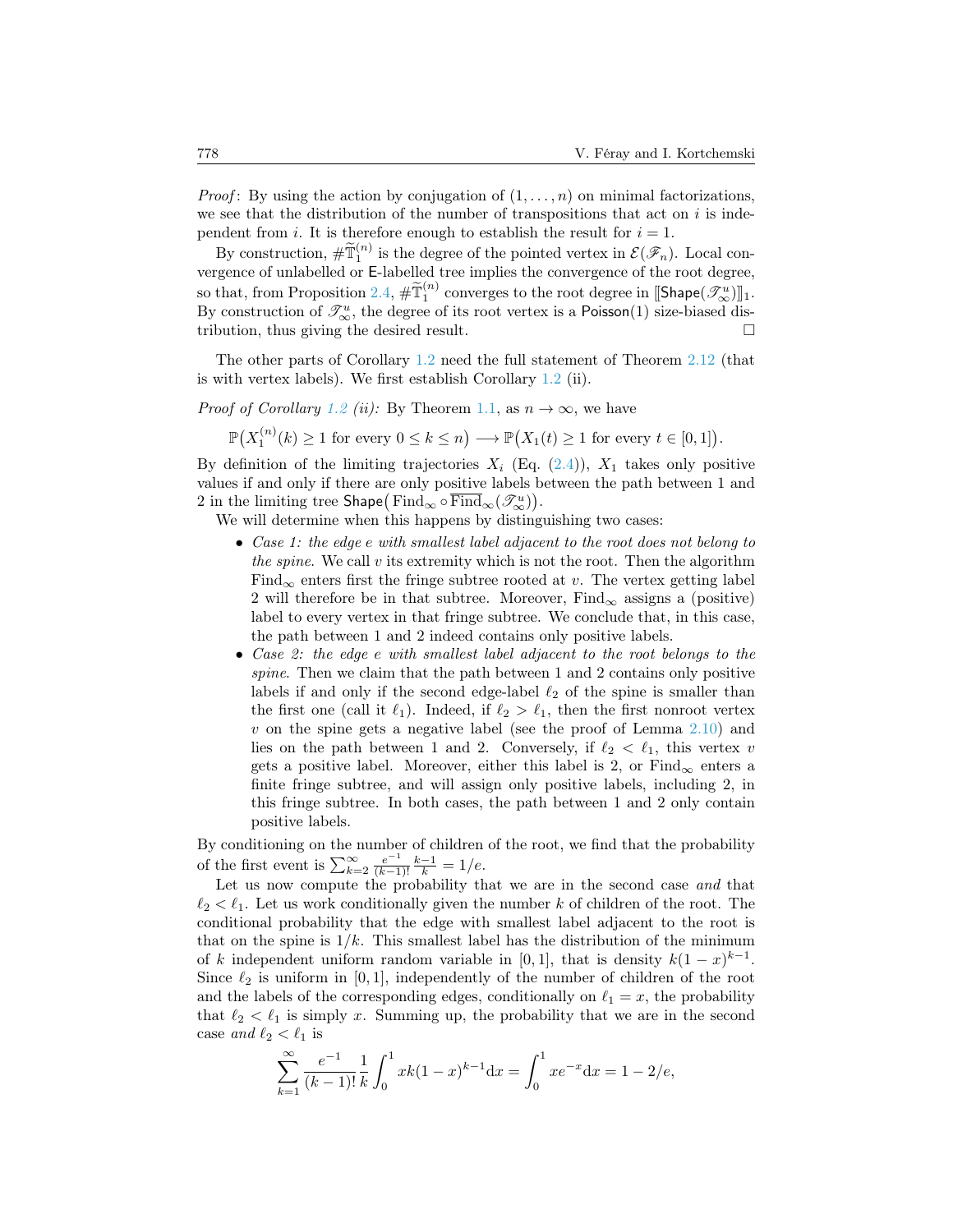where the first equality follows by exchanging sum and integral. The sum of the two probabilities is  $1 - 1/e$ , and this completes the proof.

Finally, we establish Corollary [1.2](#page-4-0) (iii) and (iv), whose proofs are more involved.

*Proof of Corollary [1.2](#page-4-0) (iii) and (iv):* We start with considering the limiting tree  $\text{Shape}(\text{Find}_{\infty} \circ \overline{\text{Find}}_{\infty}(\mathcal{J}_{\infty}^{u}))$  in Theorem [2.12.](#page-16-0) We denote  $u_1^{\infty}$ ,  $u_2^{\infty}$  and  $d_{1,2}^{\infty}$  the vertices with labels 1 and 2 in this tree, and their relative distance, respectively.

By Theorem [2.12](#page-16-0) and the discussion in the beginning of Section [3.1](#page-18-0) concerning the relation between  $\# \widetilde{\mathbb{T}}_i^{(n)}$ ,  $\# \widetilde{\mathbb{M}}_i^{(n)}$  and  $\text{Tree}(\widetilde{\mathscr{F}_n})$ , we have, for every  $i, j \geq 1$ ,

$$
\mathbb{P}\left(\#\widetilde{\mathbb{T}}_1^{(n)}=i,\#\widetilde{\mathbb{M}}_1^{(n)}=j\right) \quad \underset{n\to\infty}{\longrightarrow} \quad \mathbb{P}\left(\deg(u_1^{\infty})=i,d_{1,2}^{\infty}=j\right).
$$

and

$$
\mathbb{P}\left(\#\widetilde{\mathbb{T}}_1^{(n)}=i,\#\widetilde{\mathbb{T}}_2^{(n)}=j\right) \xrightarrow[n\to\infty]{} \mathbb{P}\left(\deg(u_1^{\infty})=i,\deg(u_2^{\infty})=j\right).
$$

We also note that  $u_1^{\infty}$ ,  $u_2^{\infty}$  and  $d_{1,2}^{\infty}$  can be equivalently read on  $\text{Find}_2(\mathcal{I}_{\infty}^u)$ instead of <code>Shape</code>  $(\mathrm{Find}_\infty\circ\overline{\mathrm{Find}}_\infty(\mathscr{T}_\infty^u))$  . Therefore, in order to compute the limiting probabilities, we only need to run Find<sub>2</sub> on  $\mathscr{T}_{\infty}^u$ .

For integers  $h \geq 1, 0 \leq s \leq h$  and  $L_h \subset [0,1]$ , we introduce the probability  $P_h^s(k_0,\ldots,k_{h-1};k_h-1)$  (resp.  $P_{\geq h}^s(k_0,\ldots,k_{h-1};L_h)$ ) of the following conjunction of events, when running the algorithm Find<sub>2</sub> on  $\mathscr{T}_{\infty}^u$ :

- the algorithm goes through exactly  $h$  edges (resp. at least  $h$  edges), i.e.  $u_2^{\infty}$ is at distance exactly  $h$  (resp. at least  $h$ ) from the root;
- If, as in the description of the algorithm, we call  $j_1, j_2, \ldots, j_h$  the vertices successively visited, then  $j_i$  has degree  $k_i$  for each  $i < h$  (by convention,  $j_0$ ) is the root of the tree);
- $j_0, j_1, \ldots, j_s$  are special vertices, while  $j_{s+1}, \ldots, j_h$  are not;
- for  $P_h^s(k_0,\ldots,k_{h-1};k_h-1)$ , we additionally require that  $j_h$  has  $k_h-1$ children (this shift makes formulas nicer).
- for  $P_{\geq h}^s(k_0,\ldots,k_{h-1};L_h)$ , we also require that the label  $\ell_h$  of the edge from between  $j_{h-1}$  and  $j_h$  lies in  $L_h$ .

Recall that the degree of the root of  $\mathcal{T}^u_\infty$  follows a size-biased Poisson distribution and that edges adjacent to the root are labeled by independent uniform variables in [0, 1]. If the root degree is  $k_0$ , the minimum among labels of edges adjacent to the root has density  $k_0(1 - \ell_1)^{k_0 - 1}$ . Moreover,  $j_1$  is uniformly distributed among the children of the roots, and so is the special vertex of height 1, so  $j_1$  has a probability  $1/k_0$  to be a special vertex. Therefore, the probability  $P_{\geq 1}^0(k_0;L_1)$  and  $P_{\geq 1}^1(k_0,L_1)$ are respectively given by

$$
P_{\geq 1}^{0}(k_0; L_1) = \frac{e^{-1}}{(k_0 - 1)!} (k_0 - 1) \int_{\ell_1 \in L_1} (1 - \ell_1)^{k_0 - 1} d\ell_1;
$$
  

$$
P_{\geq 1}^{1}(k_0; L_1) = \frac{e^{-1}}{(k_0 - 1)!} \int_{\ell_1 \in L_1} (1 - \ell_1)^{k_0 - 1} d\ell_1.
$$

Let us focus, e.g., on the case where  $j_1$  is a special vertex. Then its offspring distribution is again a size-biased Poisson distribution. Conditionally on  $\ell_1$  and on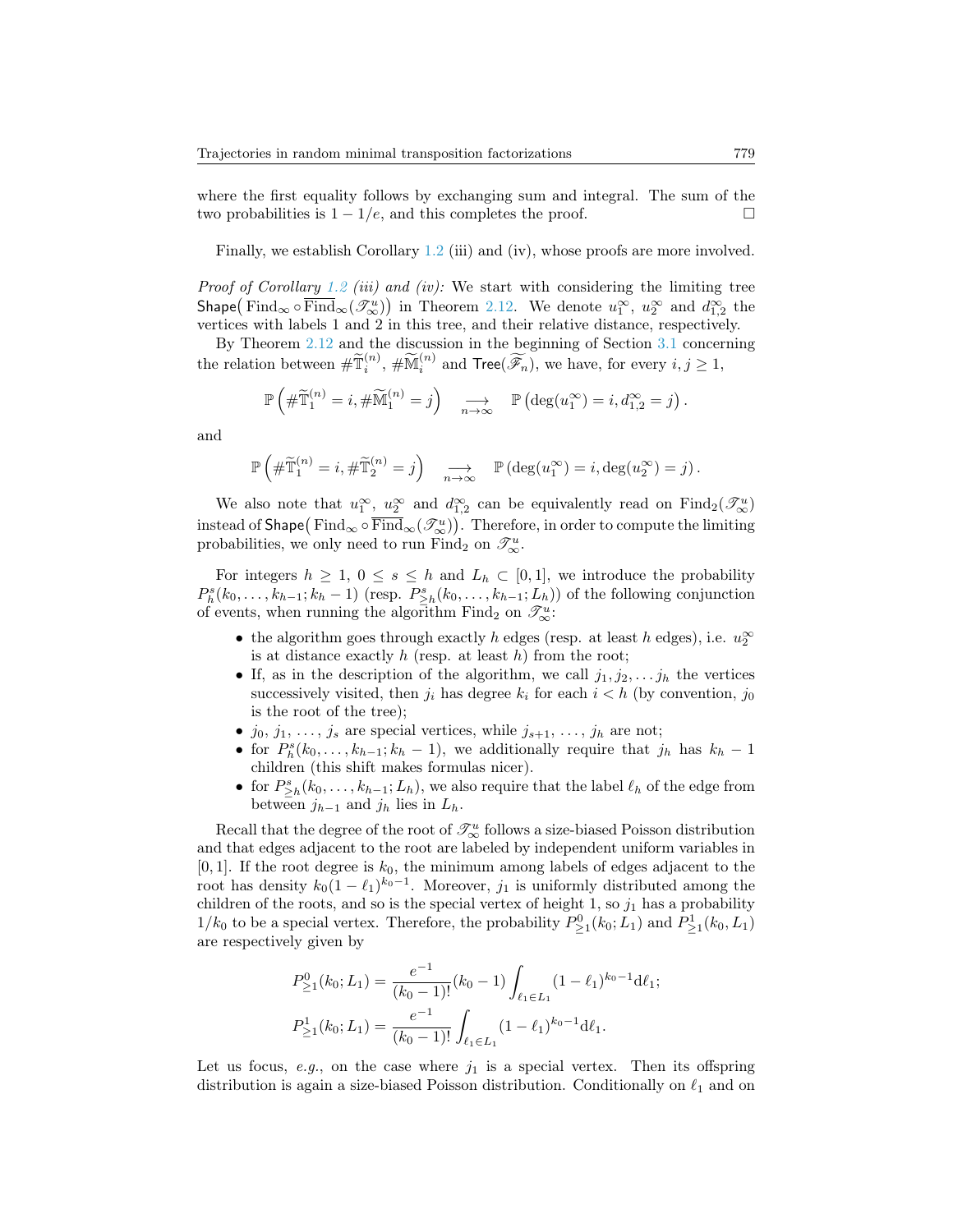the fact that  $j_1$  has  $k_1$  children, the label  $\ell_2$  has density  $\mathbb{1}_{\ell_2>\ell_1} k_1(\ell_1 + 1 - \ell_2)^{k_1-1}$ . Again, the probability that  $j_2$  is special is  $1/k_1$ . We therefore have

$$
P_{\geq 2}^1(k_0, k_1; L_2) = \frac{e^{-1}}{(k_1 - 1)!} (k_1 - 1) \int_{\ell_2 \in L_2} \int_{\ell_1 < \ell_2} (\ell_1 + 1 - \ell_2)^{k_1 - 1} P_{\geq 1}^1(k_0; d\ell_1) d\ell_2;
$$
\n
$$
P_{\geq 2}^2(k_0, k_1; L_2) = \frac{e^{-1}}{(k_1 - 1)!} \int_{\ell_2 \in L_2} \int_{\ell_1 < \ell_2} (\ell_1 + 1 - \ell_2)^{k_1 - 1} P_{\geq 1}^1(k_0; d\ell_1) d\ell_2.
$$

Similarly, if  $j_1$  is not a special vertex, we have

$$
P_{\geq 2}^0(k_0,k_1;L_2) = \frac{e^{-1}}{k_1!} k_1 \int_{\ell_2 \in L_2} \int_{\ell_1 < \ell_2} (\ell_1 + 1 - \ell_2)^{k_1 - 1} P_{\geq 1}^0(k_0; \mathrm{d}\ell_1) \, \mathrm{d}\ell_2.
$$

Continuing the reasoning, an easy induction proves that we have

$$
P_{\geq h}^{s}(k_0, k_1, \dots, k_{h-1}; L_h) = \left(\prod_{i=0}^{h-1} \frac{e^{-1}}{(k_i - 1)!}\right) (k_s - 1)^* \cdot \int_{\ell_h \in L_h} \int_{\ell_1 < \dots < \ell_h} (1 - \ell_1)^{k_0 - 1} (\ell_1 + 1 - \ell_2)^{k_1 - 1} \dots (\ell_{h-1} + 1 - \ell_h)^{k_1 - 1} d\ell_1 \dots d\ell_h,
$$

where  $(k_s - 1)^* = 1$  if  $s = h$  and  $(k_s - 1)^* = k_s - 1$  otherwise.

Conditionally on the fact that the algorithm  $Find_2$  goes through at least h edges, and conditionally on the label  $\ell_h$  of the last visited edge, Find<sub>2</sub> will stop at height h if all labels of edges adjacent to  $j_h$  are smaller than  $\ell_h$ , which happens with probability  $\ell_h^{k_h-1}$  (where  $k_h - 1$  is the number of children of  $j_h$ ). Again, the distribution of  $k_h$  depends on whether  $j_h$  is special or not, so that we should consider two cases separately: for  $s < h$ 

<span id="page-21-0"></span>
$$
P_h^s(k_0, \dots, k_{h-1}; k_h - 1) = \frac{e^{-1}}{(k_h - 1)!} \int_{[0,1]} \ell_h^{k_h - 1} P_{\geq h}^s(k_0, k_1, \dots, k_{h-1}; d\ell_h)
$$
  
= 
$$
\left(\prod_{i=0}^h \frac{e^{-1}}{(k_i - 1)!}\right) (k_s - 1) \int_{\ell_1 < \dots < \ell_h} \prod_{i=0}^h (\ell_i + 1 - \ell_{i+1})^{k_i - 1} d\ell_1 \cdots d\ell_h, \quad (3.1)
$$

with the convention  $\ell_0 = 0$  and  $\ell_{h+1} = 1$ . Similarly, for  $s = h$ , we have

$$
P_h^h(k_0, \ldots, k_{h-1}; k_h - 1) = \frac{e^{-1}}{(k_h - 2)!} \int_{[0,1]} \ell_h^{k_h - 1} P_{\geq h}^s(k_0, k_1, \ldots, k_{h-1}; d\ell_h)
$$
  
= 
$$
\left(\prod_{i=0}^{h-1} \frac{e^{-1}}{(k_i - 1)!}\right) \frac{e^{-1}}{(k_h - 2)!} \int_{\ell_1 < \cdots < \ell_h} \prod_{i=0}^h (\ell_i + 1 - \ell_{i+1})^{k_i - 1} d\ell_1 \cdots d\ell_h.
$$

Note that this coincides with  $(3.1)$  for  $s = h$ , so that  $(3.1)$  is actually valid for every s in  $\{0, 1, \ldots, h\}.$ 

We now come back to the specific probabilities we want to evaluate. For item (i), we fix  $h = j$  and  $k_0 = i$  and sum over s and over  $k_1, \ldots, k_h$ :

$$
\mathbb{P}\left(\deg(u_1^{\infty})=k_0, d_{1,2}^{\infty}=h\right)=\sum_{s=0}^h \sum_{k_1,\dots,k_h\geq 1} P_h^s(k_0, k_1\dots, k_{h-1}; k_h-1)
$$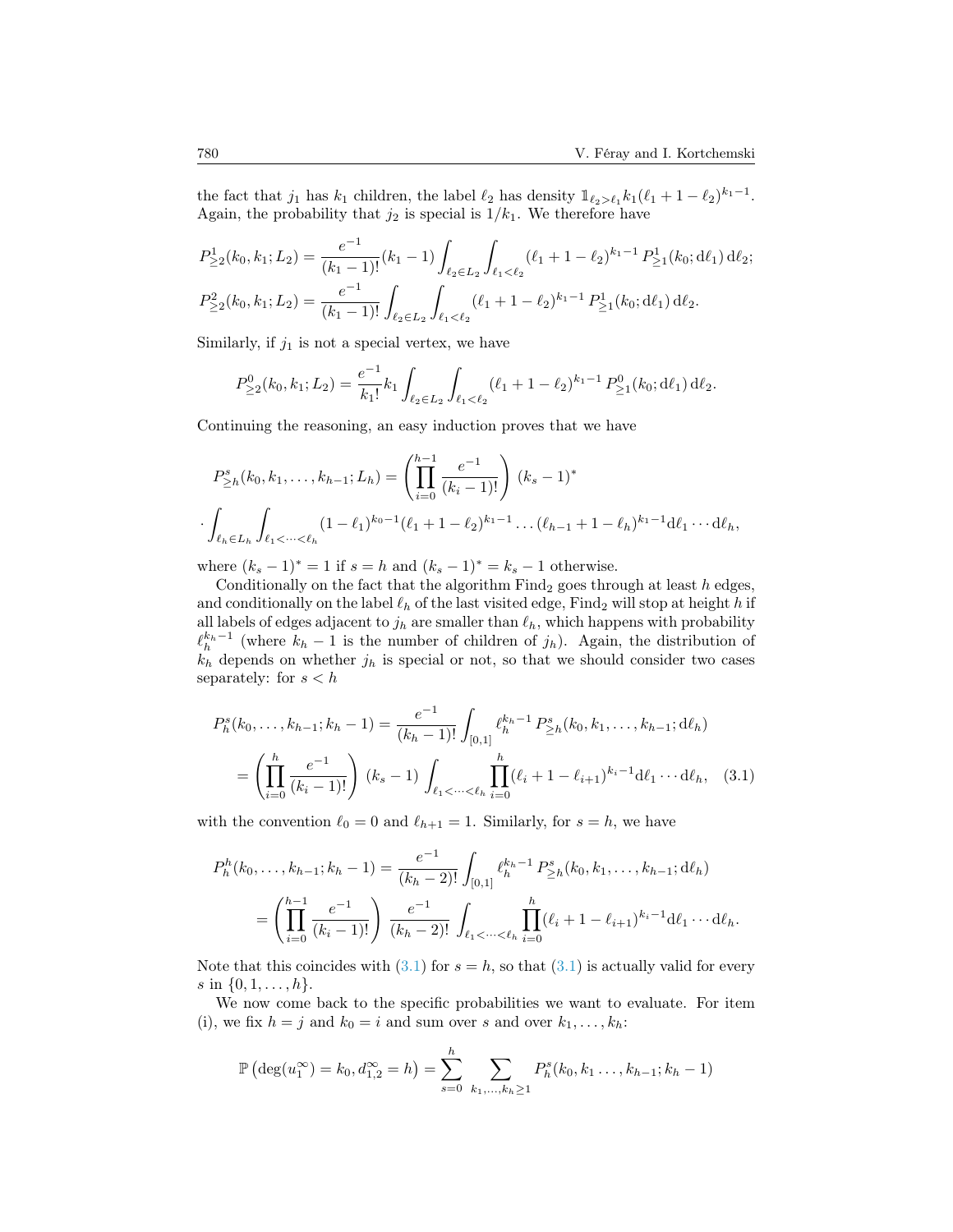For  $s = 0$ , noting the sum over each  $k_i$   $(i \geq 1)$  is the series expansion of an exponential, we have

$$
\sum_{k_1,\dots,k_h\geq 1} P_h^0(k_0,k_1\dots,k_{h-1};k_h-1)
$$
  
= 
$$
\frac{e^{-2}(k_0-1)}{(k_0-1)!} \int_{\ell_1 < \dots < \ell_h} (1-\ell_1)^{k_0-1} e^{\ell_1} d\ell_1 \dots d\ell_h.
$$

A similar computation for  $s \geq 1$  gives

$$
\sum_{k_1,\dots,k_h\geq 1} P_h^s(k_0,k_1\dots,k_{h-1};k_h-1)
$$
  
= 
$$
\frac{e^{-2}}{(k_0-1)!} \int_{\ell_1 < \dots < \ell_h} (1-\ell_1)^{k_0-1} e^{\ell_1} (\ell_s+1-\ell_{s+1}) d\ell_1 \cdots d\ell_h.
$$

Summing over s in  $\{0, 1, \ldots, h\}$ , we find that

$$
\mathbb{P}\left(\deg(u_1^{\infty}) = k_0, d_{1,2}^{\infty} = h\right)
$$
  
=  $\frac{e^{-2}}{(k_0 - 1)!} \int_{\ell_1 < \dots < \ell_h} (1 - \ell_1)^{k_0 - 1} e^{\ell_1} (\ell_1 + h + k_0 - 2) d\ell_1 \cdots d\ell_h.$ 

The integrand only depends on  $\ell_1$ . Besides,  $\int_{\ell_1 < \dots < \ell_h} d\ell_2 \dots d\ell_h = \frac{(1-\ell_1)^{h-1}}{(h-1)!}$  for any fixed  $\ell_1.$  Thus, we can rewrite the above integral as

$$
\mathbb{P}\left(\deg(u_1^{\infty}) = k_0, d_{1,2}^{\infty} = h\right)
$$
  
= 
$$
\frac{e^{-2}}{(k_0 - 1)!(h - 1)!} \int_0^1 (1 - \ell_1)^{k_0 + h - 2} e^{\ell_1} (\ell_1 + h + k_0 - 2) d\ell_1
$$
  
= 
$$
\frac{e^{-2}}{(k_0 - 1)!(h - 1)!},
$$

where the computation of the last integral is an easy calculus exercise. This shows Corollary [1.2](#page-4-0) (iii).

To establish (iv), we fix  $k_0 = i$  and  $k_h = j$  (for the non-root vertex  $j_h = u_2^{\infty}$ , having  $k_h - 1$  children means having degree  $k_h$ ) and sum over  $h, s$  and  $k_1, \ldots, k_{h-1}$ . Namely, we have

$$
\mathbb{P}\big(\deg(u_1^{\infty})=i, \deg(u_2^{\infty})=j\big)=\sum_{h\geq 1}S_h,
$$

where

$$
S_h = \sum_{s=0}^h \sum_{k_1,\dots,k_{h-1}\geq 1} P_h^s(i,k_1\dots,k_{h-1};j-1).
$$

The case  $h = 1$  is somewhat special since the last sum has only one summand corresponding to the empty list. In this case, we may have  $s = 0$  and  $s = 1$  giving

<span id="page-22-0"></span>
$$
S_1 = P_1^0(i; j - 1) + P_1^1(i; j - 1)
$$
  
= 
$$
\frac{e^{-2}(i + j - 2)}{(i - 1)!(j - 1)!} \int_0^1 (1 - \ell_1)^{i - 1} \ell_1^{j - 1} d\ell_1 = \frac{e^{-2}(i + j - 2)}{(i + j - 1)!}
$$
 (3.2)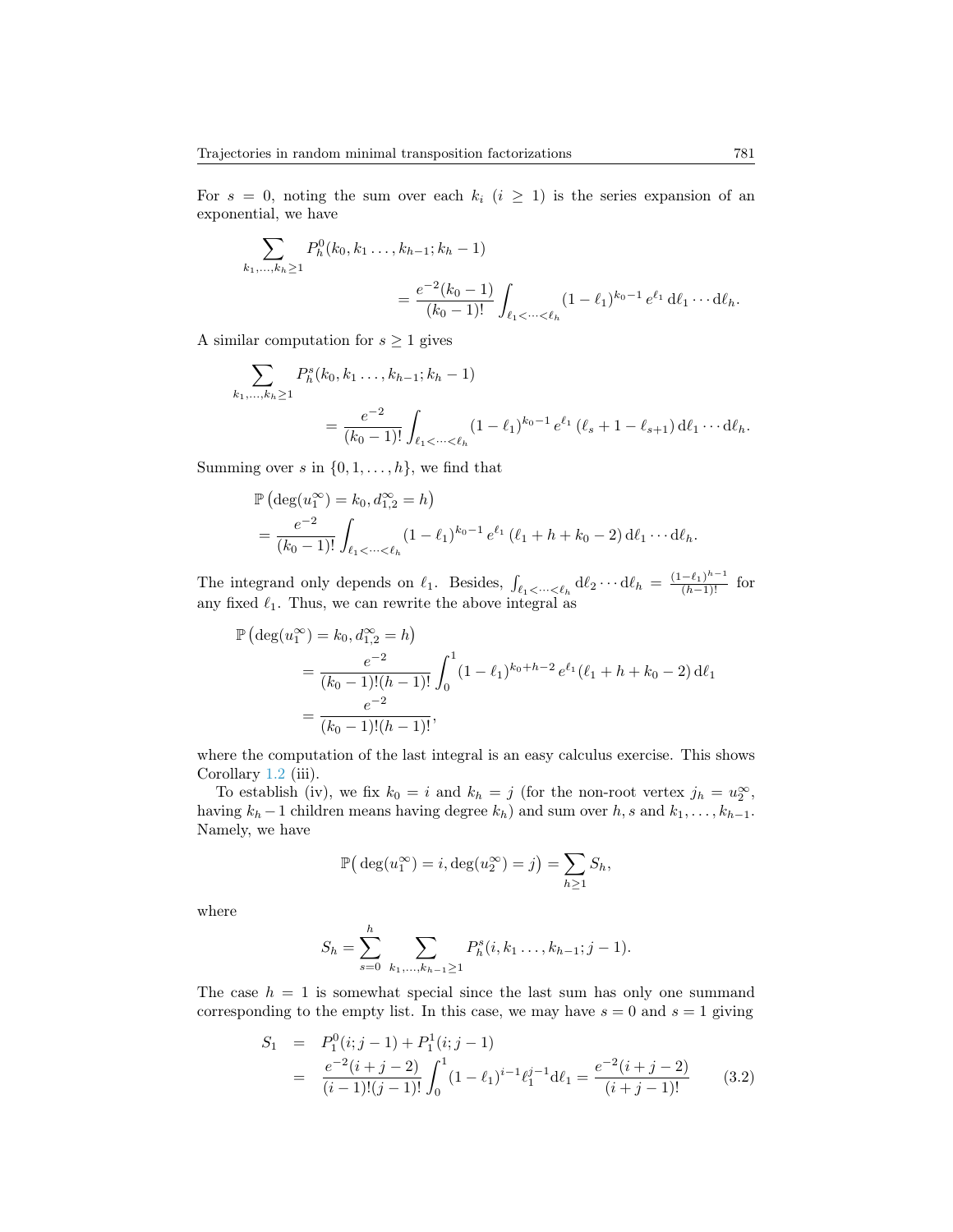Consider now the summands corresponding to  $h \geq 2$ . A similar computation as above, starting from  $(3.1)$  and separating the cases  $s = 0$  and  $s = h$ , yields:

$$
S_h = \frac{e^{-2}}{(i-1)!(j-1)!} \int_{\ell_1 < \dots < \ell_h} (1 - \ell_1)^{i-1} \, \ell_h^{j-1} \, e^{\ell_1 - \ell_h} \, (\ell_1 - \ell_h + i + j + h - 3) \, \mathrm{d}\ell_1 \dots \, \mathrm{d}\ell_h.
$$

The integrand only involves  $\ell_1$  and  $\ell_h$ . Using the equality  $\int_{\ell_1 < \dots < \ell_h} d\ell_2 \dots d\ell_{h-1} =$  $\frac{(\ell_h-\ell_1)^{h-2}}{(h-2)!}$  and using variables  $x := \ell_1$  and  $y := \ell_h$ , we get

$$
S_h = \frac{e^{-2}}{(i-1)!(j-1)!} \cdot \int_{x
$$

Summing this over  $h \geq 2$  and exchanging sum and integral (the terms are nonnegative), we obtain

$$
\sum_{h\geq 2} S_h = \frac{e^{-2}(i+j-1)}{(i-1)!(j-1)!} \cdot \int_{x
$$
= \frac{e^{-2}(i+j-1)}{(i-1)!(j-1)!} \left(\frac{1}{ij} - \frac{(i-1)!(j-1)!}{(i+j)!}\right).
$$
$$

Adding  $S_1$ , which was computed in  $(3.2)$ , we get

$$
\mathbb{P}(\deg(u_1^{\infty}) = i, \deg(u_2^{\infty}) = j) = \sum_{h \ge 1} S_h
$$
  
=  $e^{-2} \left( \frac{i+j-2}{(i+j-1)!} + \frac{i+j-1}{i!j!} - \frac{i+j-1}{(i+j)!} \right).$ 

This completes the proof of Corollary [1.2](#page-4-0) (iv).

#### <span id="page-23-0"></span>4. A bijection and duality

In this section, we construct a bijection  $\beta$  for minimal factorizations with the following property: if  $F' = \mathcal{B}(F)$  with  $F \in \mathfrak{M}_n$ , then, for every  $1 \leq i \leq n$ , the number of transpositions that affect the trajectory of  $i$  in  $F$  is equal to the number of transpositions in  $F'$  containing i. Combinatorial consequences of this bijection are then discussed.

Our bijection is based on Goulden–Yong's duality bijection [\(Goulden and Yong,](#page-26-3) [2002\)](#page-26-3), which we now present (see Fig. [4.8](#page-25-2) for an example; note that here we multiply from left to right, while in [Goulden and Yong](#page-26-3) [\(2002\)](#page-26-3) the multiplication is done from right to left). See [Apostolakis](#page-26-14)  $(2018a,b)$  $(2018a,b)$  for extensions in a more general context. Let  $F \in \mathfrak{M}_n$  be a minimal factorization. Recall from Section [2.2](#page-9-0) its associated pointed non-plane EV-labelled tree  $\mathcal{E}(F)$ .

First draw  $\mathcal{E}(F)$  inside the complex unit disk  $\overline{\mathbb{D}}$  by identifying vertex j (for  $1 \leq j \leq n$ ) with the complex number  $e^{-\frac{2i\pi(j-1)}{n}}$ . A face is a connected component of  $\overline{\mathbb{D}}\backslash \mathcal{E}(F)$ . Then, by [Goulden and Yong](#page-26-3) [\(2002\)](#page-26-3), edges do not cross, and every face contains exactly one arc of S of the form  $\widehat{j, j + 1}$  for a certain  $1 \leq j \leq n$  (with the convention  $n+1=n$  and by identifying  $e^{-\frac{2i\pi(j-1)}{n}}$  with j, see Fig. [4.8\)](#page-25-2). Conversely, every arc  $\tilde{j}, \tilde{j} + \tilde{1}$  with  $1 \leq \tilde{j} \leq n$  is contained in a face.

Some combinatorial information is easily read on  $\mathcal{E}(F)$ . Indeed, the number  $\#T_i^F$  of transpositions in F containing i is simply the degree of the vertex labelled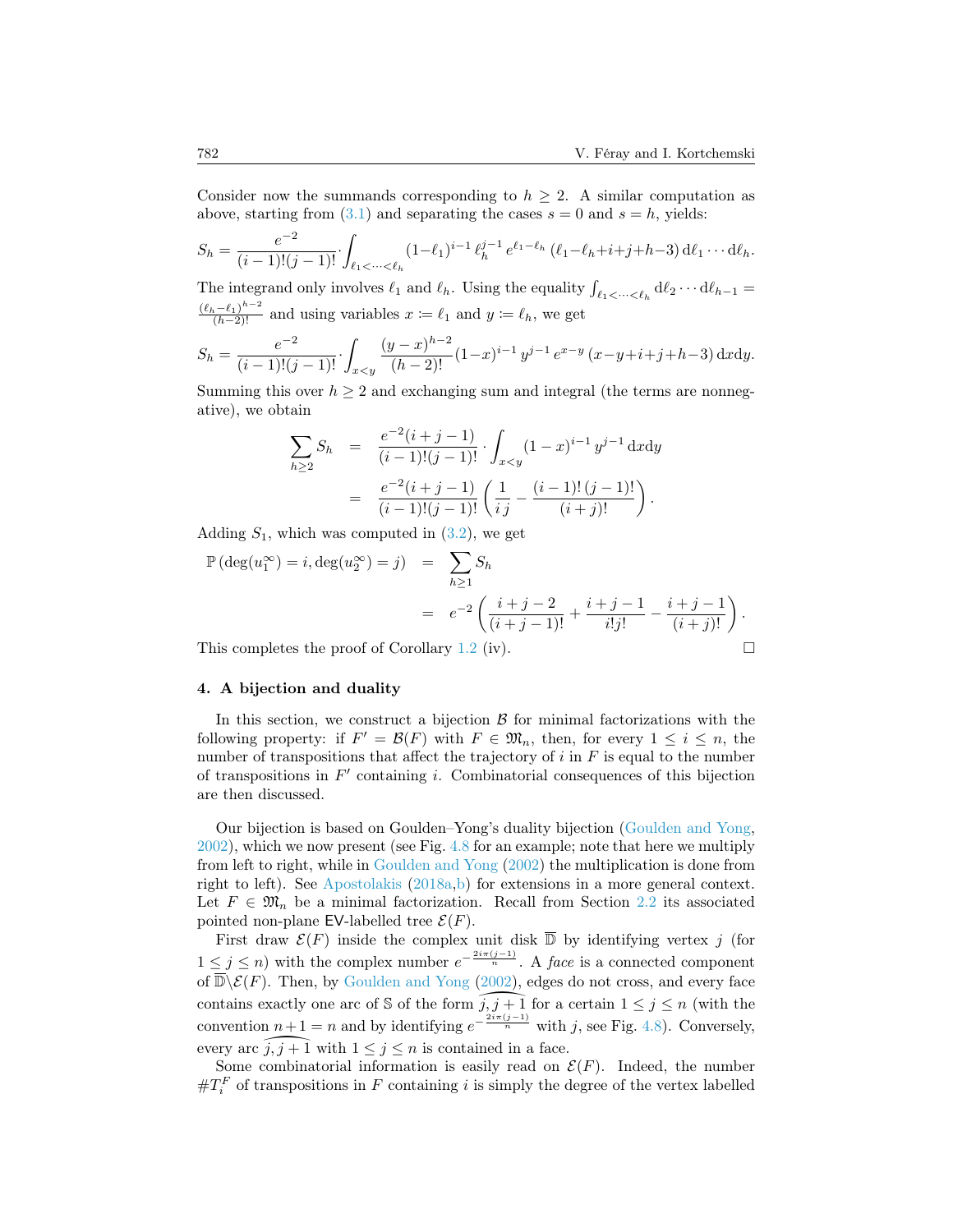i in  $\mathcal{E}(F)$ . Similarly, the number  $\# M_j^F$  of transpositions that affect the trajectory of j in F is the number of edges lying around the face of  $\mathcal{E}(F)$  containing the arc  $f, f + 1$ . In particular, by applying a norm-<br>following identity on generating functions:  $\tilde{j}, \tilde{j} + 1$ . In particular, by applying a horizontal symmetry to  $\mathcal{E}(F)$  we obtain the

$$
\sum_{F \in \mathfrak{M}_n} x^{\#T_1^F} y^{\#M_j^F} = \sum_{F \in \mathfrak{M}_n} x^{\#T_1^F} y^{\#M_{n+1-j}^F}.
$$
\n(4.1)

Then, still following [Goulden and Yong](#page-26-3) [\(2002\)](#page-26-3), define the "dual" EV-labelled tree  $\mathcal{E}^{\dagger}(F)$  as follows: the vertices are  $e^{-\frac{2i\pi(j-1)}{n}-\frac{i\pi}{2n}}$  (which is given label j) for  $1 \leq j \leq n$ , and two vertices  $e^{-\frac{2i\pi(j-1)}{n}-\frac{i\pi}{2n}}$  and  $e^{-\frac{2i\pi(k-1)}{n}-\frac{i\pi}{2n}}$  are connected if the two faces containing  $\widehat{j, j+1}$  and  $\widehat{k, k+1}$  are adjacent in  $\mathcal{E}(F)$ . Moreover, the corresponding edge gets the label of the edge of  $\mathcal{E}(F)$  separating these two faces.

Finally, define  $\overline{\mathcal{E}}^{\dagger}(F)$  by changing the edge labels of  $\mathcal{E}^{\dagger}(F)$  by "symmetrization": exchange labels i and  $n-i$  for every  $1 \leq i \leq n/2$ . It turns out that  $\overline{\mathcal{E}}^{\dagger}(F)$  codes a minimal factorization, which allows to define  $\mathcal{B}(F)$ :

**Lemma 4.1.** For every minimal factorization  $F$ , there exists a unique minimal factorisation  $\mathcal{B}(F)$  such that  $\overline{\mathcal{E}}^{\dagger}(F) = \mathcal{E}(\mathcal{B}(F)).$ 

*Proof*: We recall [Goulden and Yong](#page-26-3)  $(2002,$  Theorem 2.2) (adapted to the fact that here we multiply from left to right, while in [Goulden and Yong,](#page-26-3) [2002](#page-26-3) the multiplication is done from right to left): in  $\mathcal{E}(F)$ , when turning along a face in clockwise order starting from the arc of S in its boundary, the edge labels are decreasing. Therefore, in  $\overline{\mathcal{E}}^{\dagger}(F)$ , the edge labels are also decreasing in clockwise order in every face (starting each time from the circle arc contained in the face boundary). From [Goulden and Yong](#page-26-3) [\(2002,](#page-26-3) Lemma 2.5), this condition implies the existence of a unique minimal factorisation whose associated drawing is  $\overline{\mathcal{E}}^{\dagger}(F)$ . This completes the proof.

The fact that  $\beta$  is a bijection follows by definition of  $\beta$ , since  $\beta$  is a bijection.

<span id="page-24-0"></span>**Theorem 4.2.** Let F be a minimal factorization. For every  $1 \leq i \leq n$ :

- (i) the number of transpositions in  $F$  that affect the trajectory of i is equal to the number of transpositions in  $\mathcal{B}(F)$  containing i, i.e.  $\# M_i^F = \# T_i^{\mathcal{B}(F)}$ ;
- (ii) the number of transpositions in  $\overline{F}$  containing i is equal to the number of transpositions in  $\mathcal{B}(F)$  that affect the trajectory of  $i-1$ , i.e.  $\#T_i^F =$  $\#M_{i-1}^{\mathcal{B}(F)}$ . (We use the convention  $i-1=n$  for  $i=1$ .)

When  $\mathscr{F}_n$  denotes a minimal factorizations of size n chosen uniformly at random, as in the Introduction we use the following notation for  $1 \leq i \leq n$  :  $\mathbb{T}_i^{(n)} := T_i^{\mathscr{F}_n}$ as in the introduction we use the following notation for  $1 \leq i \leq n$ .  $\mathbb{I}_i := I_i$ <br>and  $\mathbb{M}_i^{(n)} := M_i^{\mathscr{F}_n}$ . Theorem [4.2](#page-24-0) implies that  $\#\mathbb{T}_i^{(n)}$  and  $\#\mathbb{M}_i^{(n)}$  have the same law. Combining with Corollary [3.2,](#page-18-2) we conclude that the limiting distribution of  $\#\mathbb{M}_i^{(n)}$ is a size biased Poisson law, as claimed in Corollary [1.2.](#page-4-0)

*Proof*: Fix  $1 \leq i \leq n$ . For (i), observe that, by construction, the following numbers are all equal:

- the number of transpositions that affects the trajectory of  $i$  in  $F$ ;
- the number of edges adjacent to the face of  $\mathcal{E}(F)$  containing the arc  $\widehat{i, i+1}$ ;
- the degree of i in  $\overline{\mathcal{E}}^{\dagger}(F) = \mathcal{E}(\mathcal{B}(F));$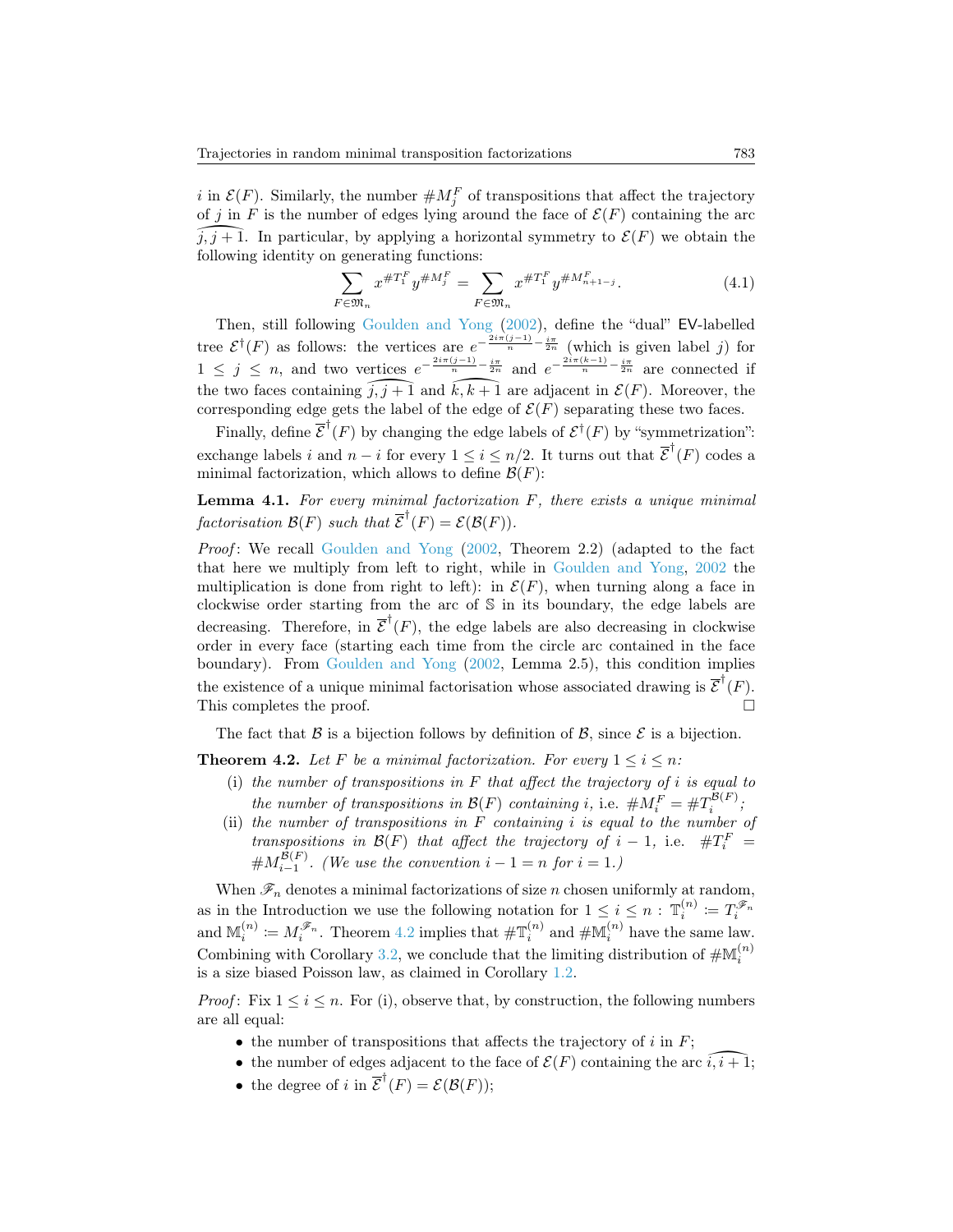

FIGURE 4.8. Several objects associated with the same minimal factorisation  $F =$  $((8, 9) (5, 6) (1, 5) (2, 3) (1, 8) (2, 5) (7, 8) (4, 5) (1, 10))$  of  $(1, 2, \ldots, 10)$ . From left to right: the EV-labelled tree  $\mathcal{E}(F)$ , its dual tree  $\mathcal{E}^{\dagger}(F)$  and its symmetrized version  $\overline{\mathcal{E}}^{\dagger}(F)$  which codes a minimal factorization  $\mathcal{B}(F)$ .

• the number of transpositions in  $\mathcal{B}(F)$  containing *i*. The proof of the second assertion is similar and is left to the reader.  $\Box$ 

<span id="page-25-2"></span>

We can now prove the distributional identity stated in Theorem [1.3.](#page-4-1)

Proof of Theorem [1.3:](#page-4-1) The first equality in distribution is a probabilistic translation of the properties of the bijection  $\mathcal{B}$  (Theorem [4.2\)](#page-24-0). The second is the result of applying to  $\mathcal{E}(F)$  an axial symmetry around the diameter containing  $e^{\frac{-i\pi(k-1)}{n}}$ .  $\Box$ 

#### References

- <span id="page-25-1"></span>R. Abraham and J.-F. Delmas. Local limits of conditioned Galton-Watson trees: the infinite spine case. Electron. J. Probab. 19, no. 2, 19 (2014). [MR3164755.](http://www.ams.org/mathscinet-getitem?mr=MR3164755)
- <span id="page-25-0"></span>O. Angel, D. Dauvergne, A. E. Holroyd and B. Virág. The local limit of random sorting networks. Ann. Inst. Henri Poincaré Probab. Stat. 55 (1), 412–440 (2019). [MR3901651.](http://www.ams.org/mathscinet-getitem?mr=MR3901651)